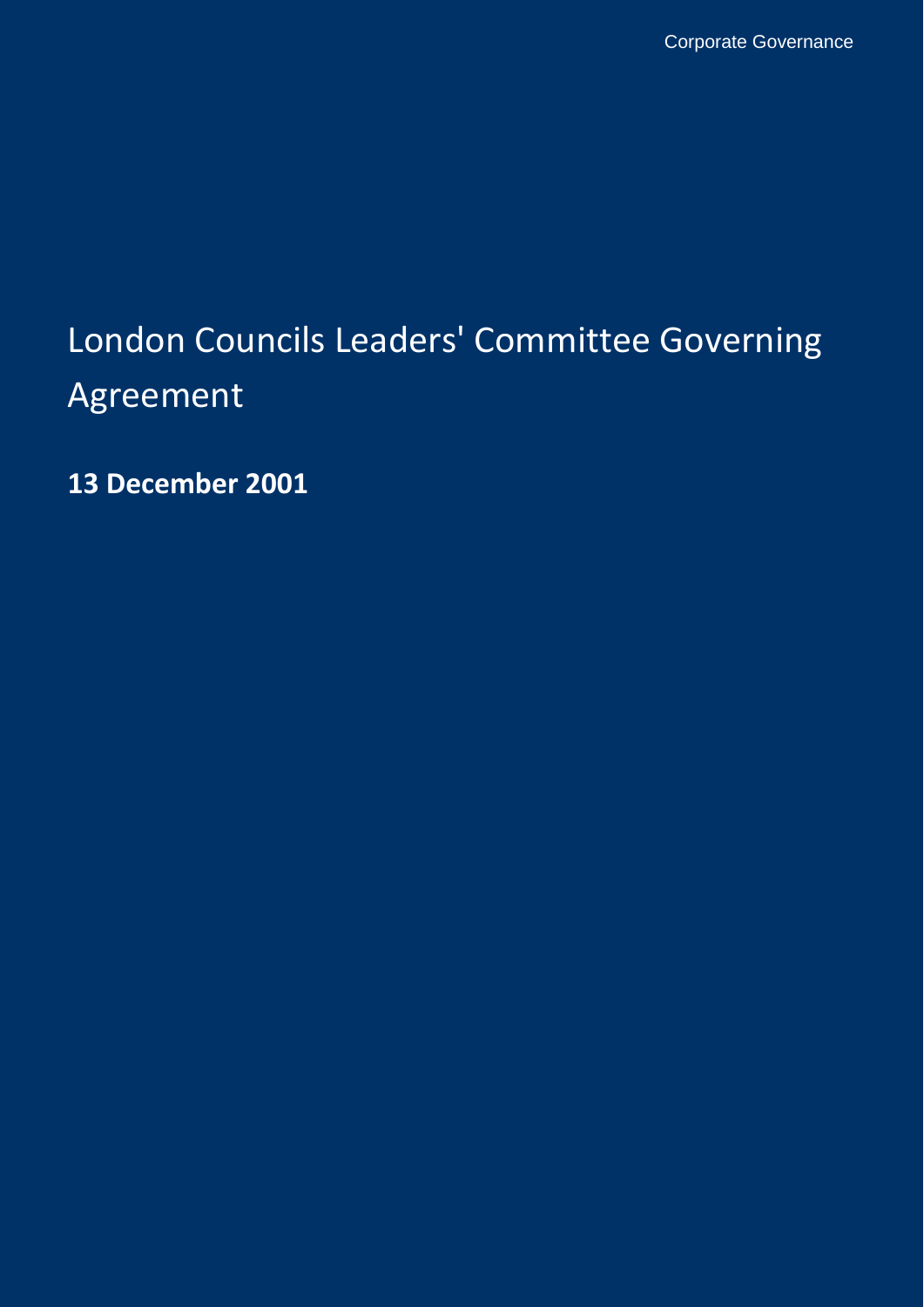DATED 13 December, 2001

**[LONDON COUNCILS] 1**

**(LEADERS' COMMITTEE) 2 :**

# **AGREEMENT**

Standing Orders revised 7 June 2016

This joint committee approved the change of name from ALG to London Councils on 12 September 2006. In this agreement, references to 'Association of London Government' and 'ALG' have been replaced with 'London Councils'.

In addition, the joint committee established in accordance with the LCTEC Agreement referred to in Recital 1.10 below changed its name from the Association of London Government Transport and Environment Committee ("ALGTEC") to London Councils Transport and Environment Committee ("LCTEC") on 17 October 2006. In this agreement, references to "ALGTEC" have been replaced with "LCTEC".

Ref: PR 6602/21/LJ

 $\overline{\phantom{a}}$ 

 $1$  This joint committee approved the change of name from ALG to London Councils on 12 September 2006

 $2$  This joint committee is also referred to as Leaders' Committee because all of the London local authorities' leaders are represented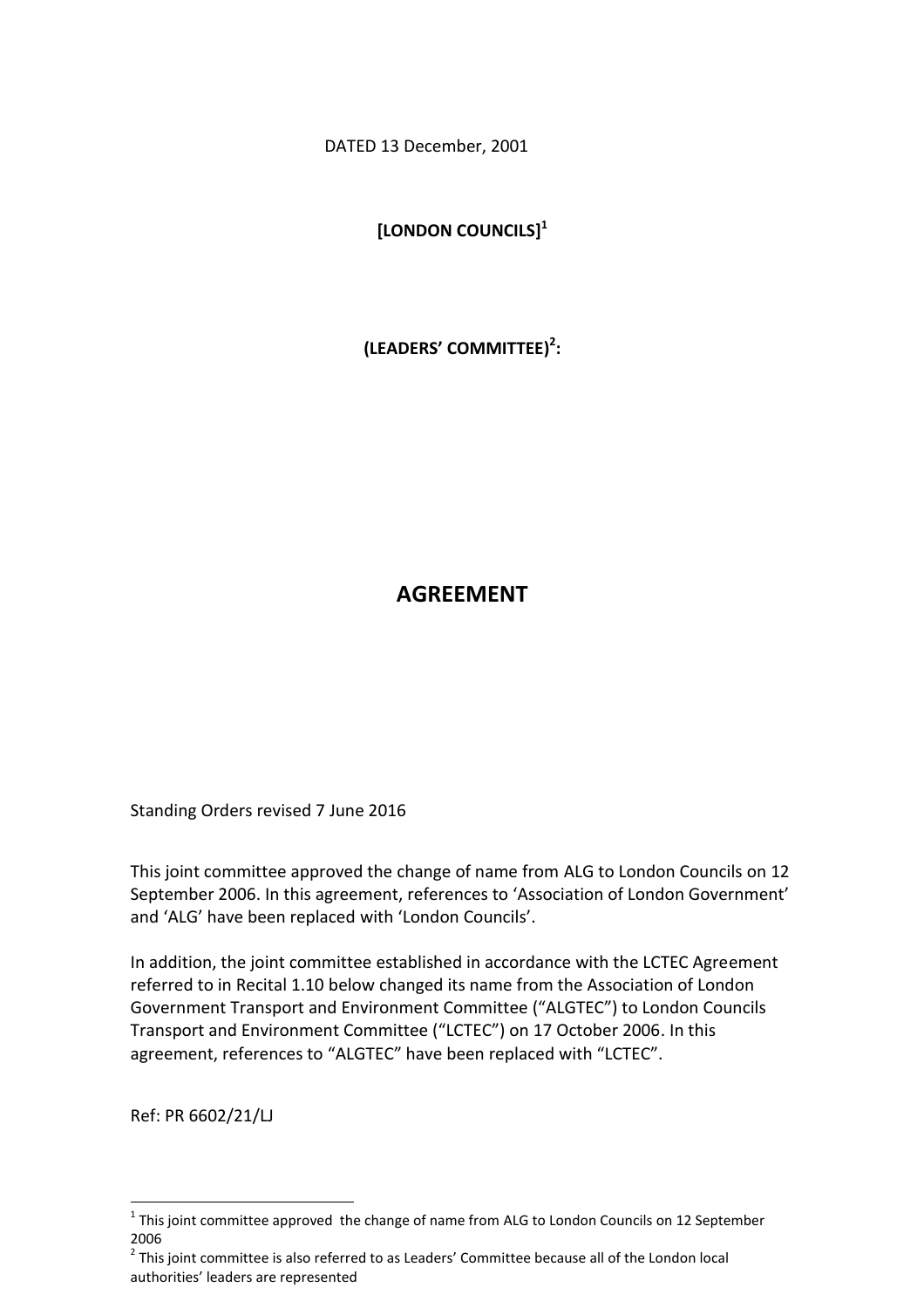## **CONTENTS**

## **Clauses**

- 1. Preliminary
- 2. Commencement and Duration
- 3. Definitions and Interpretation
- 4. Membership and Standing Orders
- 5. Meetings and Proceedings of [London Councils]
- 6. Lead Authority Functions
- 7. Obligations of [London Councils] and Sectoral joint committees
- 8. Obligations of London Local Authorities
- 9. Staff
- 10. Assets and Liabilities
- 11. Financial Arrangements
- 12. Costs and Expenses.
- 13. Termination and Breach
- 14. Dissolution
- 15. General
- 16. Execution

## **Schedules**

Schedule 1 Part 1: The London Local Authorities

Schedule 1 Part 2:  $\left[...\right]^{3}$ 

Schedule 2 Parts 1- 3: [London Councils] Functions

Schedule 3:  $\left[ ...\right] ^{4}$ 

 $\overline{a}$ 

Schedule 4: Lead Authority Functions

Schedule 5: [London Councils] Grants Scheme

Schedule 6: Standing Orders

Schedule 7: Financial Regulations

Schedule 8: Costs and Expenses

 $3$  Terminated under clause 13.2.1 following the dissolution of the London Housing Unit Committee with effect from 31 March 2008 in accordance with the decision of the Executive on 29 September 2006 to integrate the LHUC services into the core London Councils (Leaders' Committee) services, the unanimous agreement of the LHUC members on 13 November 2007 to dissolve the LHUC and London Councils (Leaders' Committee) decision on 11 December 2007 to reduce the notice period for termination. [Deleted: London Housing Unit Committee: Member Authorities]

 $^4$  Terminated under clause 13.2.1 following the dissolution of the London Housing Unit Committee with effect from 31 March 2008 in accordance with the decision of the Executive on 29 September 2006 to integrate the LHUC services into the core London Councils (Leaders' Committee) services, the unanimous agreement of the LHUC members on 13 November 2007 to dissolve the LHUC and London Councils (Leaders' Committee) decision on 11 December 2007 to reduce the notice period for termination. [Deleted: Functions of London Housing Unit Committee]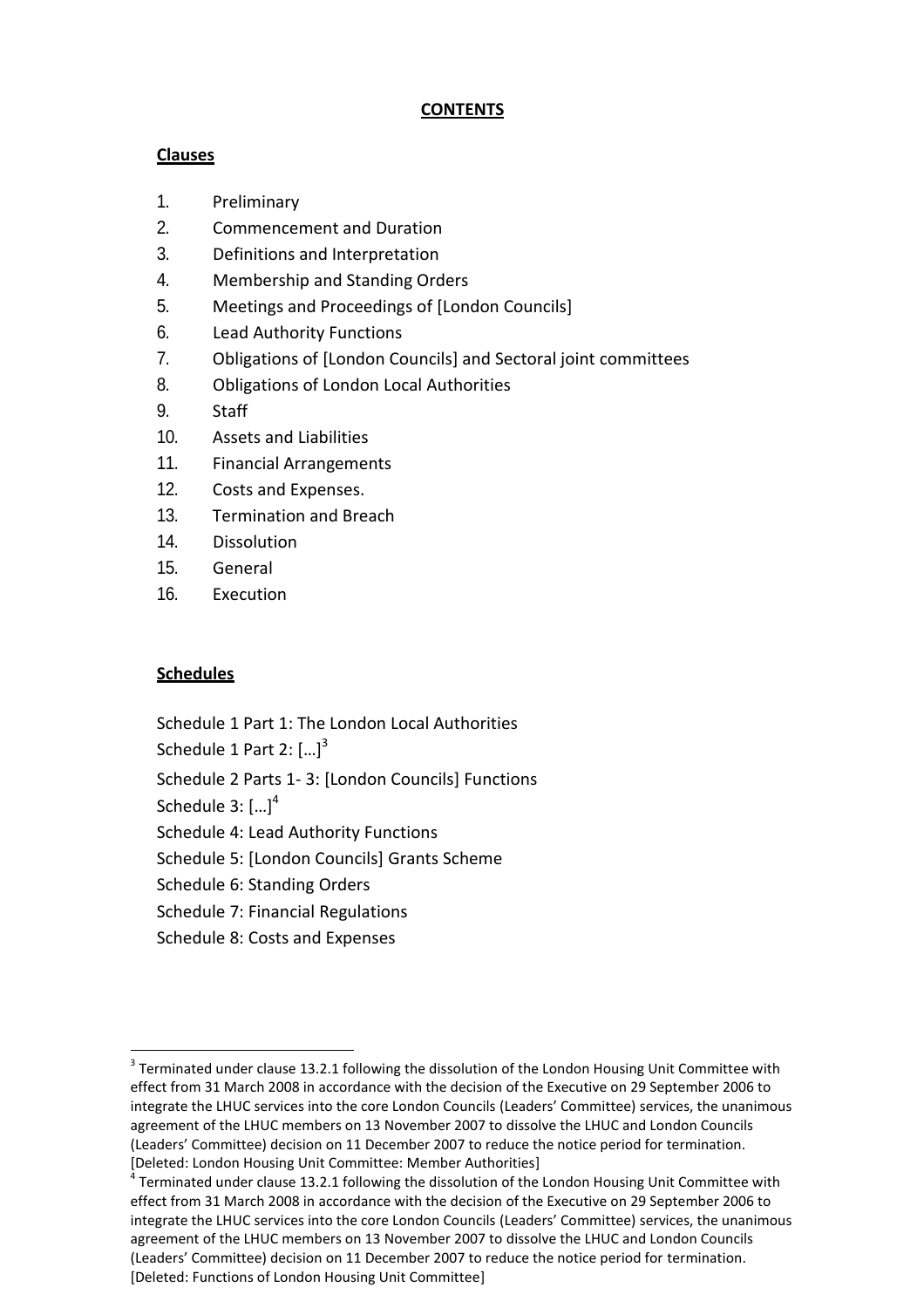THIS AGREEMENT is made this 13<sup>th</sup>. day of December, 2001

BETWEEN THE Councils listed in Part 1 of Schedule 1 hereto in pursuance of arrangements made under section 101 (5), 101 (5B), 102, 111, 112, 113, 141 and 142 Local Government Act 1972; section 1 Local Authorities (Goods and Services) Act 1970; section 20 Local Government Act 2000; the Local Authorities (Arrangements for the Discharge of Functions) Regulations 2000<sup>5</sup> and all other enabling powers

#### **1. PRELIMINARY**

- 1.1 By an Agreement dated 1 April, 2000 (the "First Agreement"), the local authorities named in Part 1 of Schedule 1, in the interests of coordinating more effectively the formulation of policy in relation to the functions referred to in the First Agreement and achieving greater efficiency in the use of their resources agreed to establish a joint committee under Sections 101 and 102 Local Government Act 1972 and agreed to delegate (subject to the exceptions and reservations set out in the Agreement) the functions listed in Schedule 2 to the joint committee and to name the joint committee the Association of London Government  $("ALG")^6$
- $1.2$  $\left[ \ldots \right]^7$

<sup>&</sup>lt;sup>5</sup> Reference to section 20 of the Local Government Act 2000 and the Local Authorities (Arrangements for the Discharge of Functions) Regulations 2000 should now be read as section 9EB of the Local Government Act 2000 and the Local Authorities (Arrangements for the Discharge of Functions) (England) Regulations 2012; those provisions having been substituted in England.

 $<sup>6</sup>$ This joint committee approved the change of name from ALG to London Councils on 12 September</sup> 2006

<sup>&</sup>lt;sup>7</sup> Terminated under clause 13.2.1 following the dissolution of the London Housing Unit Committee with effect from 31 March 2008 in accordance with the decision of the Executive on 29 September 2006 to integrate the LHUC services into the core London Councils (Leaders' Committee) services, the unanimous agreement of the LHUC members on 13 November 2007 to dissolve the LHUC and London Councils (Leaders' Committee) decision on 11 December 2007 to reduce the notice period for termination. [Deleted: By the First Agreement, the local authorities named in Part 2 of Schedule 1 agreed to delegate the functions set out in Schedule 3 under section 8 Housing Act 1985; sections 101(12), 111 and 141 Local Government Act 1972; section 1 Local Authorities (Goods and Services) Act 1970 and any other express or implied enabling power, to a Sectoral joint committee named the London Housing Unit Committee which operates, in relation to the ALG, in accordance with the provisions of this Second Agreement which govern Sectoral joint committees. Any of the London Local Authorities listed in Part 1 of Schedule 1 may elect at any time to delegate the functions set out in Schedule 3 to the London Housing Unit Committee. Such delegation is hereby deemed a minor variation for the purposes of Clause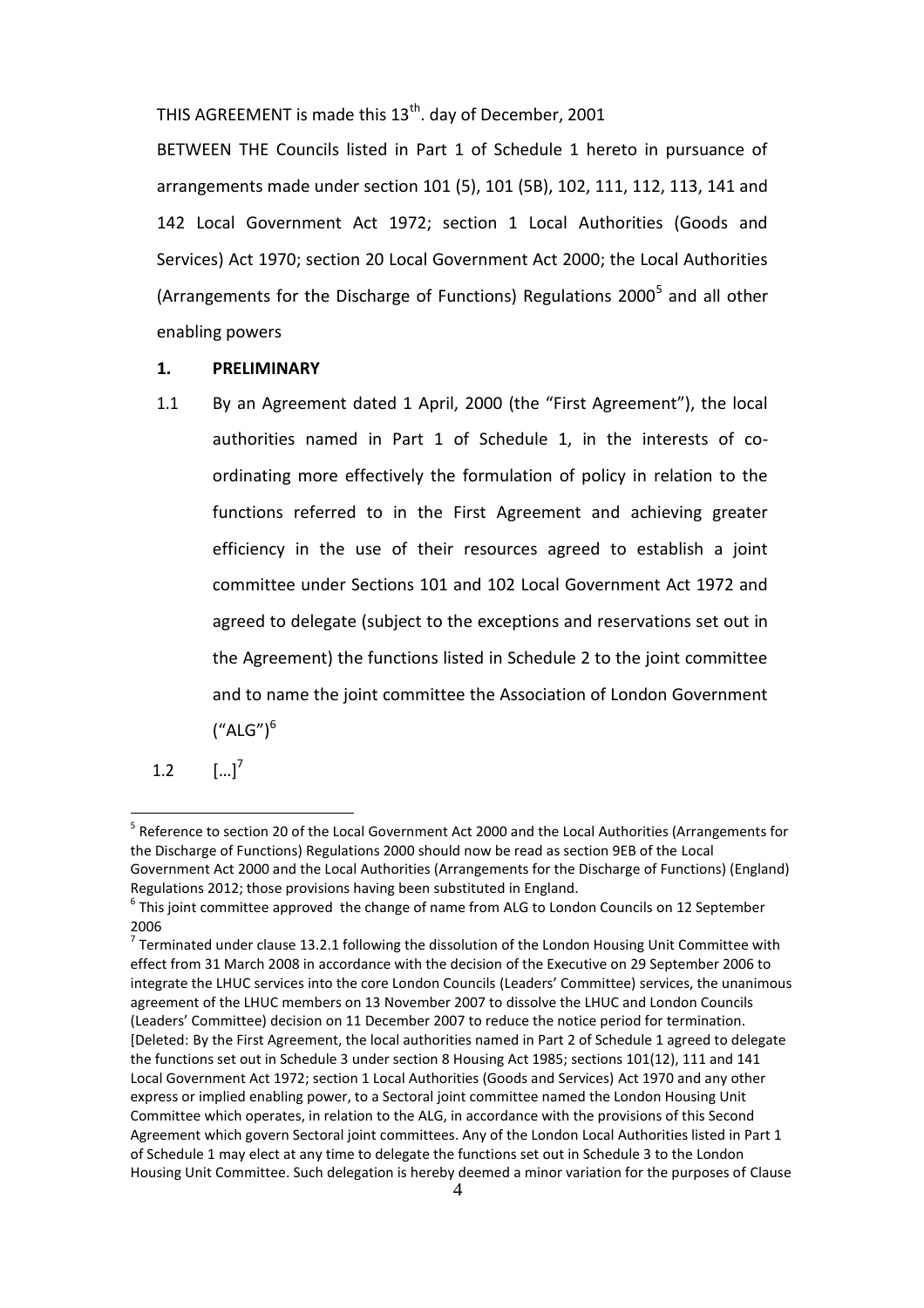- 1.3 The local authorities listed in Part 1 of Schedule 1 are herein collectively named "the London Local Authorities".
- 1.4 [London Councils] has acted from the date of the First Agreement as the Association of the London Local Authorities for the purposes set out in Part 1 of Schedule 2 and receiving subscriptions from the London Local Authorities under section 143 Local Government Act 1972
- 1.5 [The London Local Authorities are the constituent council for the purposes of section 48(1)(a) Local Government Act 1985 and by an agreement dated  $1<sup>st</sup>$  February 2004 ("the Third Agreement) have agreed to establish a new Scheme for the making of grants to voluntary organisations in Greater London in accordance with the provisions of the Third Agreement.]<sup>8</sup>
- 1.6 The committee established to discharge various functions in accordance with section 48 Local Government Act 1985 is now known as the [London Councils] Grants Committee [and the Grants Scheme is set out in Schedule 2 of the Third Agreement] $9$
- 1.7 The London Local Authorities were the Participating Councils in the Transport Committee for London Agreement dated 15th January, 1998, ("TCfL Agreement") and by the Agreement dated 1 April, 2000, varied the Transport Committee for London Agreement in accordance with Schedule 5 of the First Agreement
- 1.8 The Transport Committee for London is now known as the [London

<sup>15.4</sup> and this Agreement shall thereafter be construed as if each of those London Local Authorities were listed in Part 2 of Schedule 1. Any of the London Local Authorities listed in Part 2 of Schedule 2 may at any time elect to revoke the delegation of the functions set out in Schedule 3 to the London Housing Unit Committee. Such revocation is hereby deemed a minor variation for the purposes of Clause 15.4 and this Second Agreement shall thereafter be construed as if that London Local Authority's name were removed from Part 2 of Schedule 1.]

 $^8$  Substituted by the Third Agreement. Note the scheme has subsequently been amended further to minor variations agreed by London Councils (Leaders' Committee) on 15 July 2014

 $^9$  Substituted by the Third Agreement. Note further amendments to the scheme were approved by London Councils (Leaders' Committee) on 15 July 2014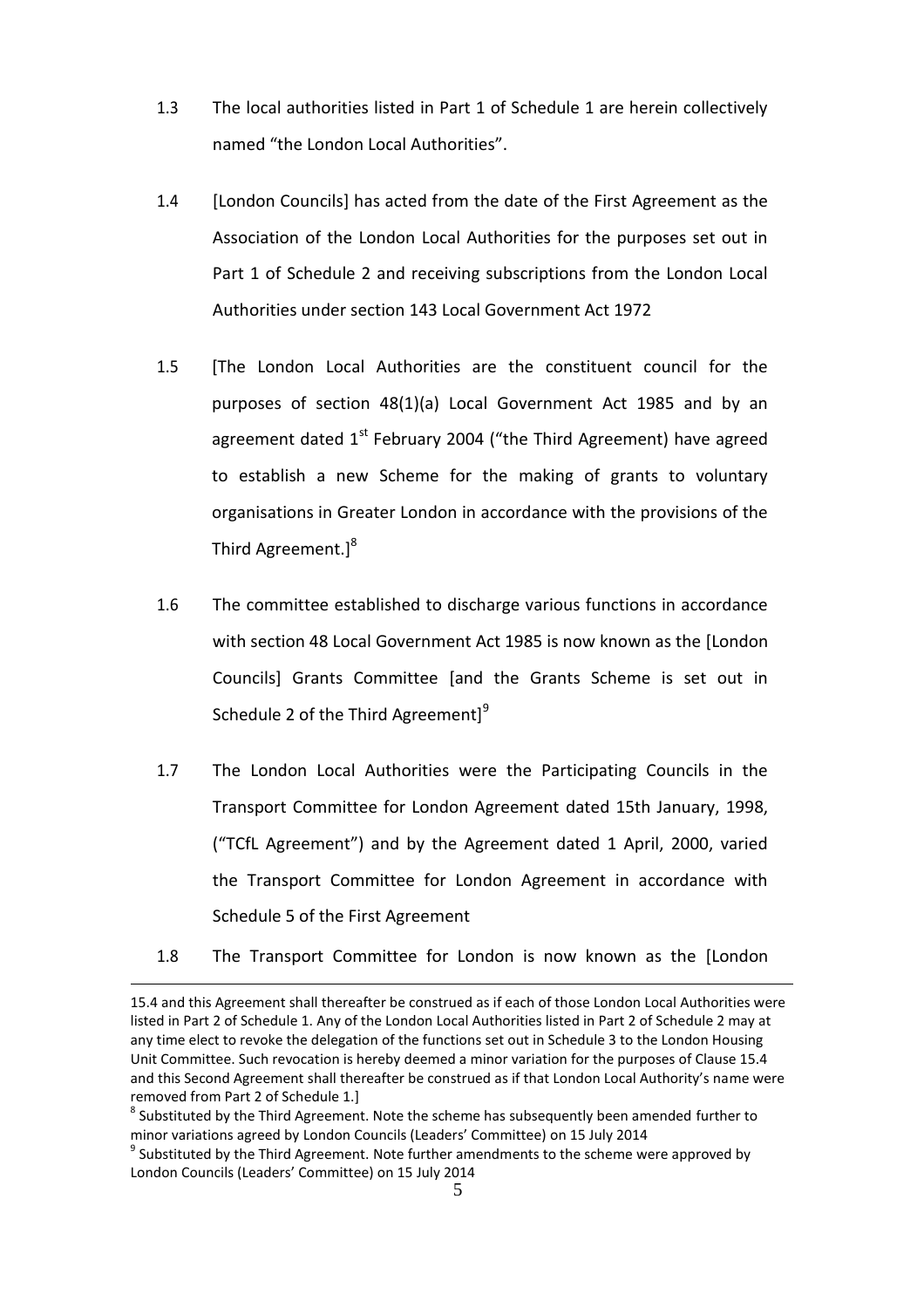Councils] Transport and Environment Committee ("[LCTEC]<sup>10</sup>")

- 1.9 By the First Agreement, [London Councils] was appointed under section 1 Local Authorities (Goods and Services) Act 1970 to employ the staff of [LCTEC], carry out all administrative and appropriate financial functions on its behalf, recover the costs thereof and the costs payable to [LCTEC] by the London Local Authorities listed in Part 1 of Schedule 1.
- 1.10 The London Local Authorities are the Participating Councils in the [LCTEC] Agreement of even date herewith ("[LCTEC] Agreement") which amends the TCfL Agreement
- 1.11 The functions of some of the London Local Authorities set out in Schedule 2  $\left[ \ldots \right]^{11}$  are the responsibility of the executive of those authorities under executive arrangements adopted for the purposes of section 10 Local Government Act 2000 while the functions of other authorities remain the responsibility of the authorities themselves
- 1.12 It is expedient that any London Local Authority which should adopt executive arrangements after the date of this Agreement should be able through arrangements made by their mayors, executives, members of executives, committees of executives, executive leaders or council managers (as appropriate) to continue as parties to this Second Agreement

IT IS HEREBY AGREED AS FOLLOWS:

 $10$  The Association of London Government Transport and Environment Committee ("ALGTEC") approved the change of name to London Councils Transport and Environment Committee ("LCTEC") on 17 October 2006

 $11$  Terminated under clause 13.2.1 following the dissolution of the London Housing Unit Committee with effect from 31 March 2008 in accordance with the decision of the Executive on 29 September 2006 to integrate the LHUC services into the core London Councils (Leaders' Committee) services, the unanimous agreement of the LHUC members on 13 November 2007 to dissolve the LHUC and London Councils (Leaders' Committee) decision on 11 December 2007 to reduce the notice period for termination. [Deleted: and 3]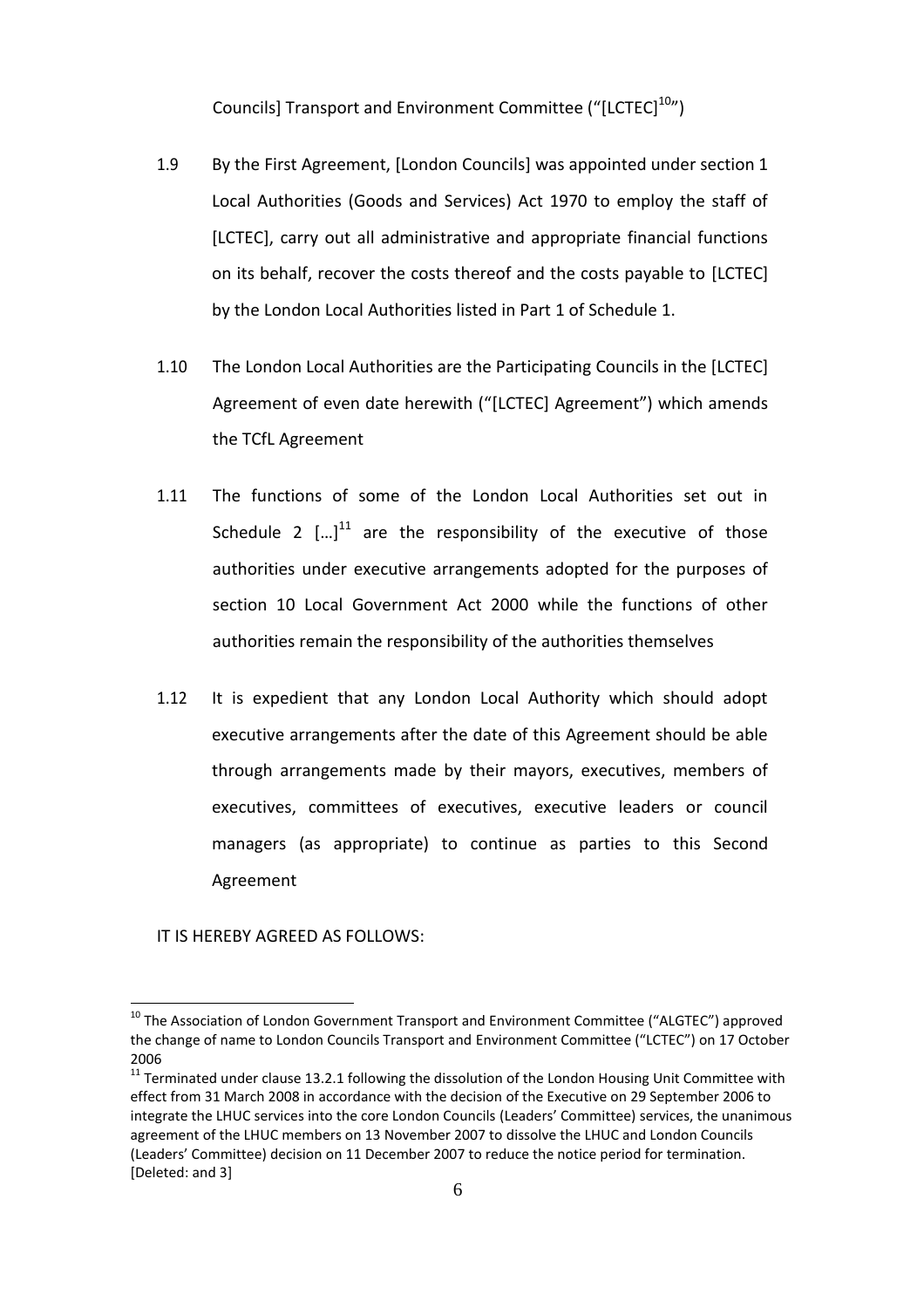#### **2. COMMENCEMENT AND DURATION**

2.1 This Agreement shall commence on 13 December, 2001 ("the Commencement Date") and shall continue until terminated in whole or in part in accordance with the provisions of Clause 13.

#### **3. DEFINITIONS AND INTERPRETATION**

3.1 In this Agreement:

#### $[...]^{12}$

 $\overline{a}$ 

"associated committees of [London Councils]" means the [London Councils] Grants Committee and the [LCTEC] which shall operate, in relation to [London Councils], in accordance with the [London Boroughs]<sup>13</sup> Grants Scheme ([as set out in full at Schedule 2 of the Third Agreement] $^{14}$ ) and the [LCTEC] Agreement.

"constituent councils" means the London borough councils and the Common Council, which have made the [London Boroughs]<sup>15</sup> Grants Scheme, as permitted by section 48 Local Government Act 1985.

"Leader" means the person vested from time to time (in accordance with law and the applicable constitutional arrangements) with the political leadership, for the purposes of this Agreement, of each of the London Local Authorities listed in Part 1 of Schedule 1

["London Councils" means the joint committee appointed in accordance

 $12$  This joint committee approved the change of name from ALG to London Councils on 12 September 2006. [Deleted: "ALG" means the Association of London Government, the joint committee appointed in accordance with Clause 1.1.]

<sup>&</sup>lt;sup>13</sup> The London Boroughs Grants Scheme has been superseded by the Grants Scheme which was established by the Third Agreement. Note further amendments to the Grants Scheme were approved by London Councils (Leaders' Committee) on 15 July 2014

 $14$  Substituted by the Third Agreement. Note further amendments to the scheme were approved by London Councils (Leaders' Committee) on 15 July 2014

<sup>&</sup>lt;sup>15</sup> The London Boroughs Grants Scheme has been superseded by the Grants Scheme which was established by the Third Agreement. Note further amendments to the Grants Scheme were approved by London Councils (Leaders' Committee) on 15 July 2014 as permitted under clause 9.1 of the Grants Scheme.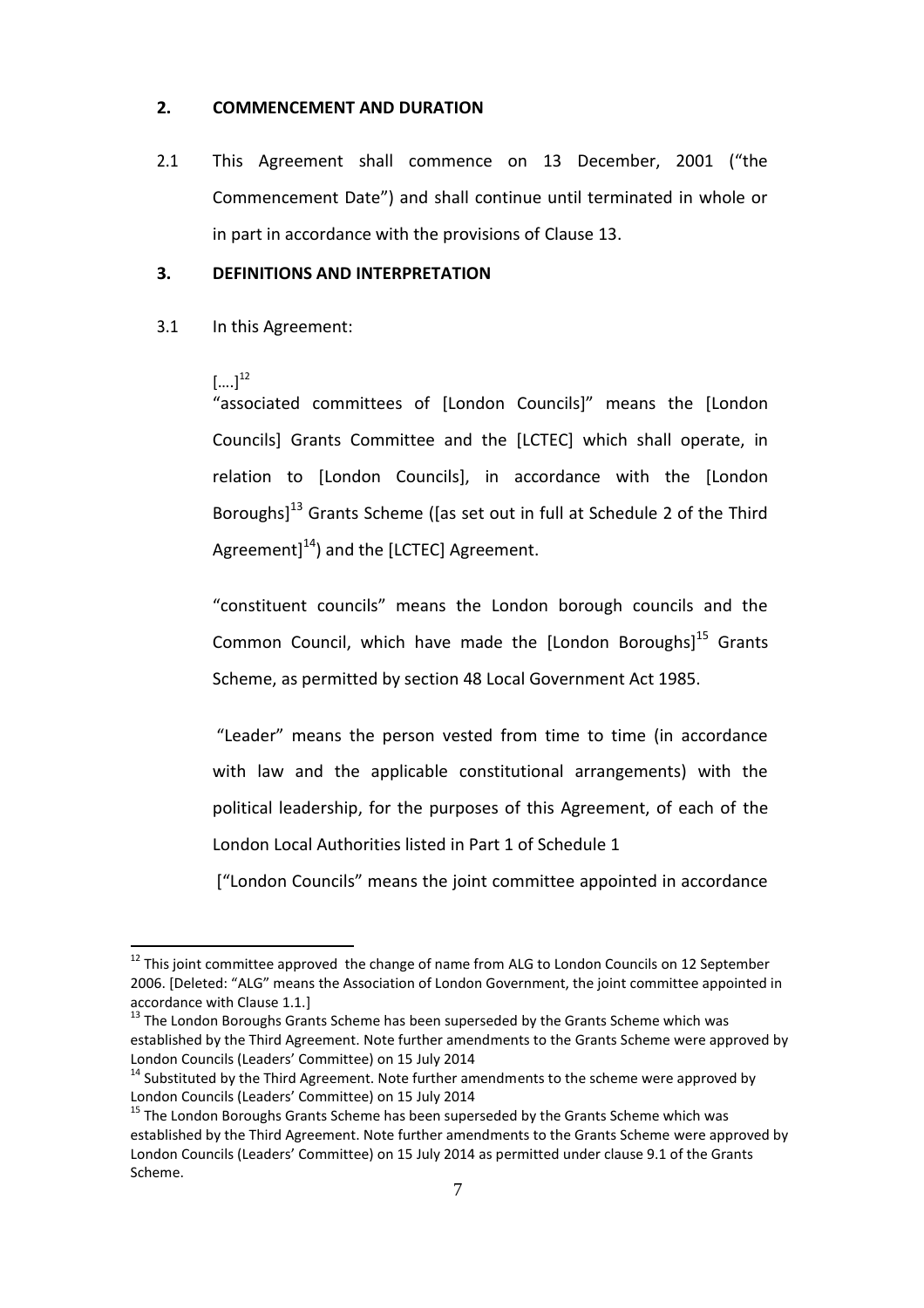with Clause  $1.1$ ] $^{16}$ 

"Panels of [London Councils]" means the sub-committees appointed by [London Councils] to discharge any of functions delegated to [London Councils] under Clause 1.1 above.

"Parties" means the parties to this Agreement, that is the London Local Authorities listed in Part 1 of Schedule 1

"Sectoral joint committee" means a joint committee appointed under section 102 Local Government Act 1972 to discharge functions which a minimum of three and a maximum of 32 of the London Local Authorities have agreed to delegate to it, whose terms of reference have been approved by [London Councils] and which shall operate, in relation to [London Councils], in accordance with this Agreement.

- 3.2 The Schedules to this Agreement are intended to form part of this Agreement.
- 3.3 Words importing the singular shall include the plural and *vice versa*. Words importing any gender shall include both genders. Words importing persons shall include bodies corporate, unincorporated associations and partnerships.
- 3.4 Clause headings are inserted for ease of reference only and shall not affect the interpretation of this Agreement.
- 3.5 A reference to any statute or statutory provision includes a reference to all statutory instruments or orders made pursuant to it and includes a reference to that statute, statutory provision, instrument or order as amended, extended, re-enacted or consolidated from time to time.

 $16$ This joint committee approved the change of name from ALG to London Councils on 12 September 2006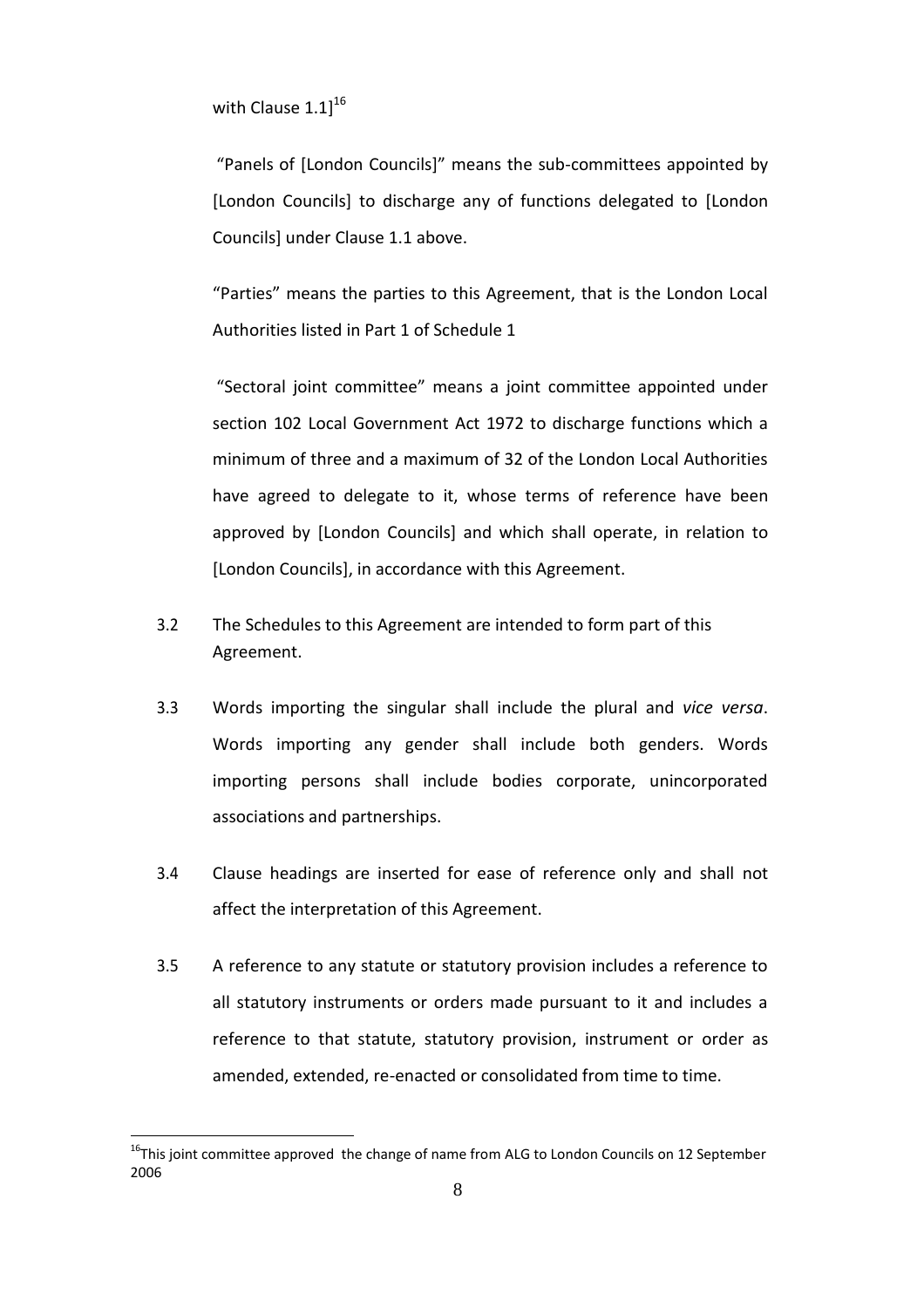3.5 In the event of any conflict between Clauses 1-15 and the Schedules to this Agreement, the provisions of Clauses 1-15 shall prevail.

# **4. MEMBERSHIP AND STANDING ORDERS OF [LONDON COUNCILS] AND SECTORAL JOINT COMMITTEES**

- 4.1 Each London Local Authority shall appoint its Leader as its representative to [London Councils] and shall be entitled to appoint deputy representatives in accordance with Schedule 6.
- 4.2 [London Councils] may admit to membership such representatives of such other bodies as it considers appropriate from time to time in accordance with Schedule 6.
- 4.3 The functions set out in Schedule 2 shall whenever appropriate be discharged by Panels of [London Councils] constituted in accordance with Schedule 6.
- $4.4$  $\left[ ... \right]^{17}$
- 4.5 [Each London Local Authority shall appoint an appropriate elected representative to any sectoral joint committee and shall be entitled to appoint deputy representatives in accordance with Schedule 6. $]^{18}$

4.6  $\left[ ...\right]^{19}$ 

 $\overline{a}$ <sup>17</sup> Terminated under clause 13.2.1 following the dissolution of the London Housing Unit Committee with effect from 31 March 2008 in accordance with the decision of the Executive on 29 September 2006 to integrate the LHUC services into the core London Councils (Leaders' Committee) services, the unanimous agreement of the LHUC members on 13 November 2007 to dissolve the LHUC and London Councils (Leaders' Committee) decision on 11 December 2007 to reduce the notice period for termination. [Deleted: The members of the London Housing Unit Committee established to discharge the functions set out in Schedule 3 shall be the Leaders from time to time of each of the London Local Authorities set out in Part 2 of Schedule 1.]

<sup>&</sup>lt;sup>18</sup> Substituted further to minor variations approved by London Councils (Leaders' Committee) on 15 July 2014

<sup>&</sup>lt;sup>19</sup> Terminated under clause 13.2.1 following the dissolution of the London Housing Unit Committee with effect from 31 March 2008 in accordance with the decision of the Executive on 29 September 2006 to integrate the LHUC services into the core London Councils (Leaders' Committee) services, the unanimous agreement of the LHUC members on 13 November 2007 to dissolve the LHUC and London Councils (Leaders' Committee) decision on 11 December 2007 to reduce the notice period for termination.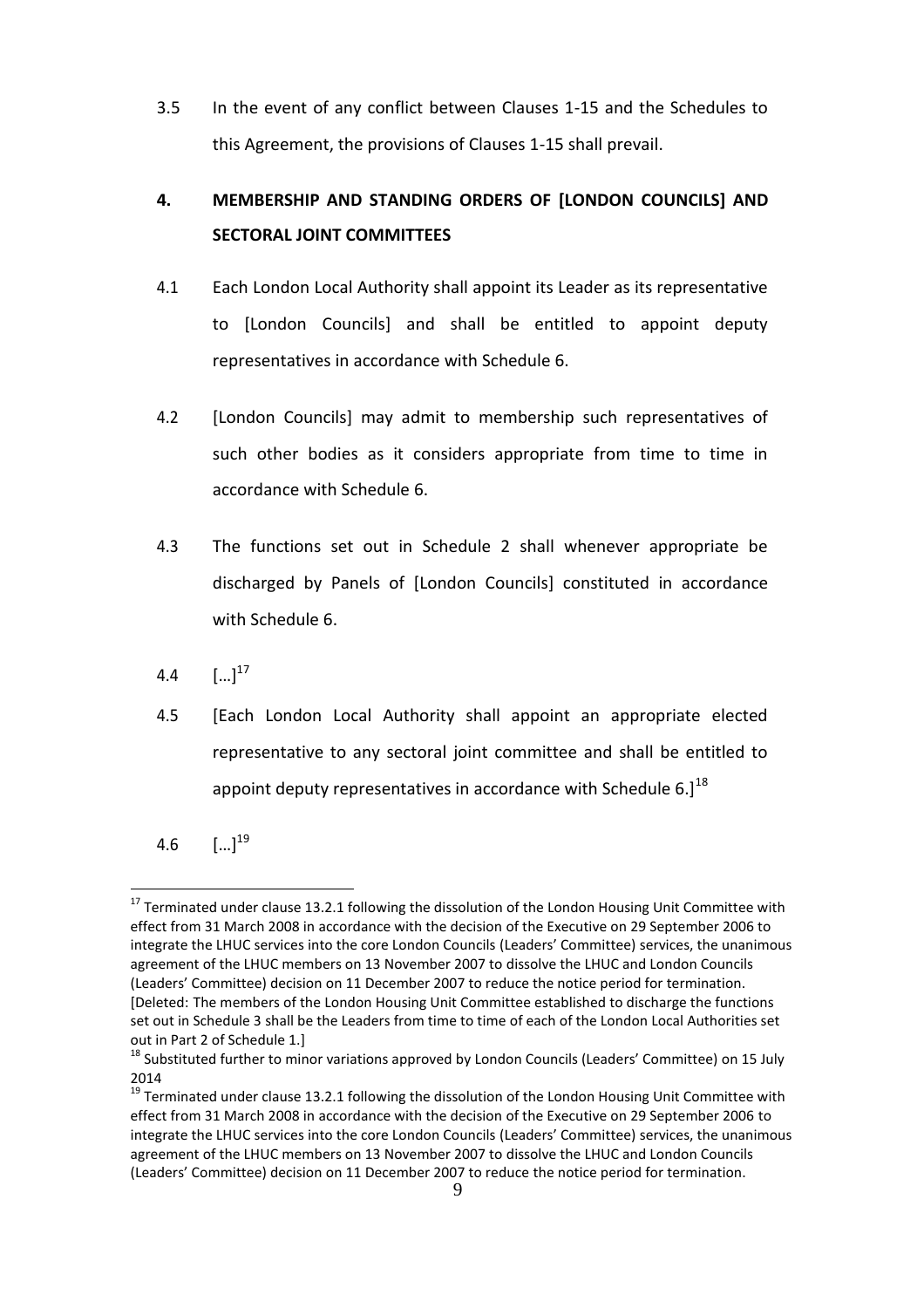- 4.7 Each Sectoral joint committee may admit to membership such representatives of such other bodies as it considers appropriate from time to time in accordance with Schedule 6.
- 4.8 The members of [London Councils] Grants Committee shall be appointed by the constituent councils in accordance with [the Grants Scheme as set out in Schedule 2 of the Third Agreement] $^{20}$ .
- 4.8 The Standing Orders of [London Councils] are set out in Schedule 6

## **5. MEETINGS AND PROCEEDINGS OF [LONDON COUNCILS]**

- 5.1 [London Councils shall hold a minimum of 2 meetings each year, one of which shall be an annual general meeting.] $^{21}$
- 5.2 Subject to Clause 5.1, meetings of [London Councils] shall be called in accordance with the Standing Orders set out in Schedule 6 and the procedure to be adopted at such meetings shall be determined in accordance with Schedule 6.
- 5.3 [Each sectoral joint committee established hereunder from time to time shall hold a minimum of 2 meetings a year, at times to be determined by the Committee. $]^{22}$

## **6. LEAD AUTHORITY FUNCTIONS**

 $\overline{a}$ 

6.1 Subject to the provisions of this Clause 6, [London Councils] may appoint

<sup>[</sup>Deleted: The discharge of the functions set out in Schedule 3 (with the exceptions of the functions of approval of cross-cutting and strategic policy in relation thereto, as determined by the London Housing Unit Committee from time to time, and approval of the budget thereof, which are hereby reserved to the London Housing Unit Committee) shall be delegated by the London Housing Unit joint committee to a sub-committee which shall be constituted in accordance with Schedule 6.]

 $20$  Substituted by the Third Agreement. Note further amendments to the scheme were approved by London Councils (Leaders' Committee) on 15 July 2014

<sup>&</sup>lt;sup>21</sup> Substituted further to minor variations approved by London Councils (Leaders' Committee) on 15 July 2014

<sup>22</sup> Substituted further to minor variations approved by London Councils (Leaders' Committee) on 15 July 2014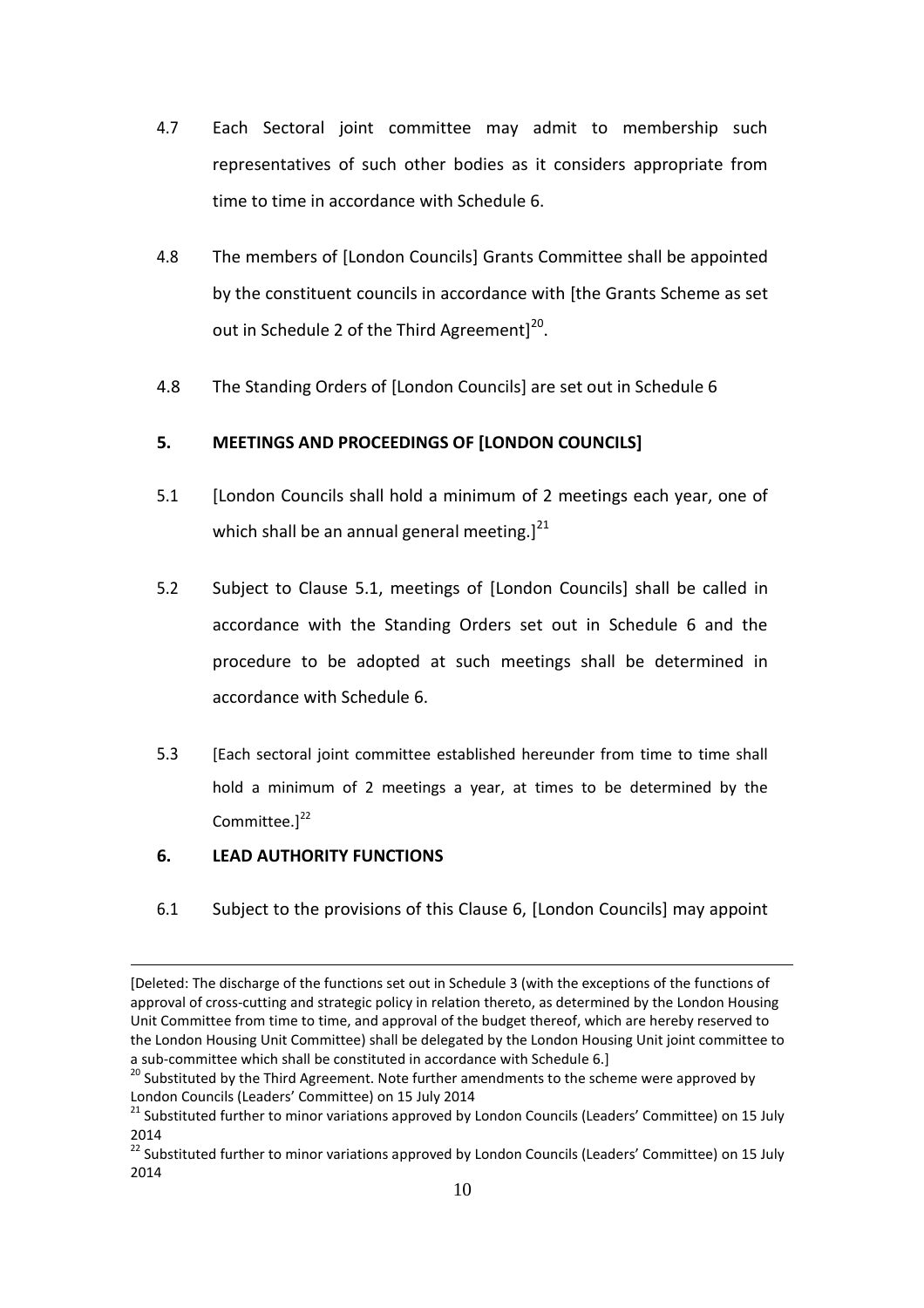one or more of the London Local Authorities to discharge all or any of the Lead Authority functions as set out in Schedule 4 on behalf of [London Councils], any Sectoral joint committee or (subject to the provisions of Schedule 5 and the [LCTEC] Agreement) either associated committee.

- 6.2 In the event that a London Local Authority acting or appointed hereunder withdraws its consent to discharge a Lead Authority function, it shall give (unless otherwise agreed in writing), not less than six calendar months' notice in writing (to expire on 31st March) of its intention to do so to [London Councils].
- 6.3 The decision to terminate the appointment of a London Local Authority in respect of any Lead Authority function shall be by a majority vote of [London Councils].
- 6.4 Subject to Clause 6.5 below and notwithstanding any service level agreement in force at the date of this Agreement, any termination pursuant to Clause 6.3 may be made by [London Councils] giving (unless otherwise agreed in writing) not less than six calendar months' notice in writing (to expire on 31st March) to the Lead Authority of its intention to terminate the appointment and may be given at any time.
- 6.5 Notwithstanding Clause 6.4, if the London Local Authority is in material breach of any of its obligations in respect of a Lead Authority function (whether the obligation is contained in this Agreement or in any service level agreement for the time being), any such termination pursuant to Clause 6.3 may be made at any time thereafter by [London Councils] giving not less than one calendar month's notice in writing to the London Local Authority of its intention to terminate the appointment.
- 6.6 Notwithstanding Clause 6.2, if [London Councils] is in material breach of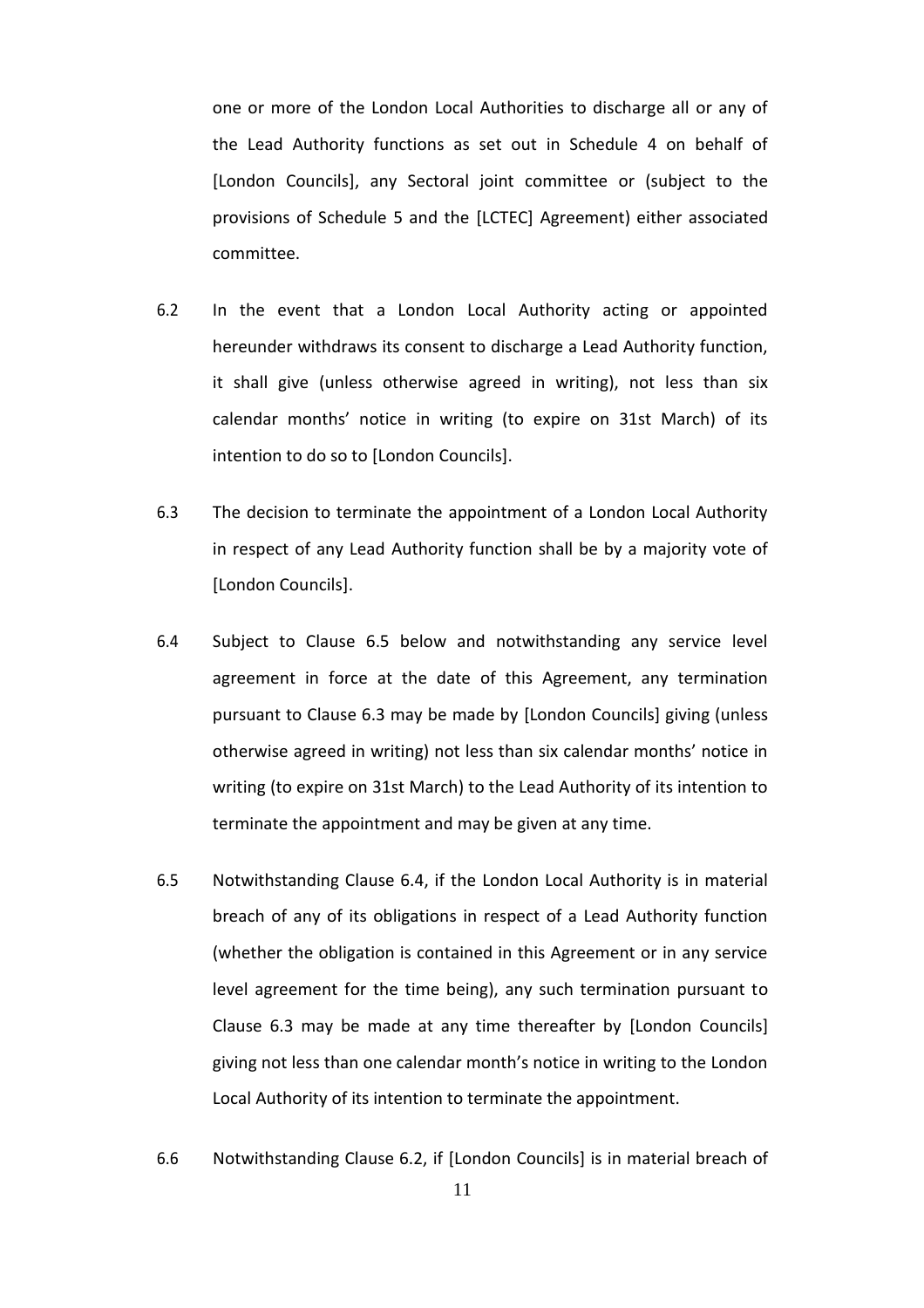any of its obligations to the London Local Authority (whether the obligation is contained in this Agreement or in any service level agreement) the London Local Authority may withdraw its consent to act in respect of a Lead Authority function by giving not less than three calendar months' notice in writing to [London Councils] of its intention to withdraw its consent.

- 6.7 [London Councils] shall reimburse each London Local Authority appointed under this Clause 6 all costs, charges and expenses (inclusive of VAT correctly levied) incurred in the provision of any services in connection with a Lead Authority function by that London Local Authority (or arising /outstanding in respect of any Lead borough function performed by any London Local Authority prior to the Commencement Date of this Second Agreement) within 30 days of receipt of invoices submitted by it to [London Councils]
- 6.8 The reimbursement payable by [London Councils] to each London Local Authority appointed or acting under this Clause 6 shall be subject to audit by [London Councils] and its authorised representatives and the London Local Authority shall on request make available all accounts, records and other documents reasonably required for such purpose.
- 6.9 Upon the termination of any appointment of a London Local Authority under this Clause 6, howsoever occasioned, the London Local Authority shall be entitled to payment from [London Councils] of any outstanding costs reasonably incurred in the performance of its duties in respect of a designated council and/or Lead Authority function.
- 6.10 [The Common Council of the City of London shall discharge the designated council function in accordance with section 42(2)(a) Local Government Act 1985 and the Grants Scheme as set out in Schedule 2 of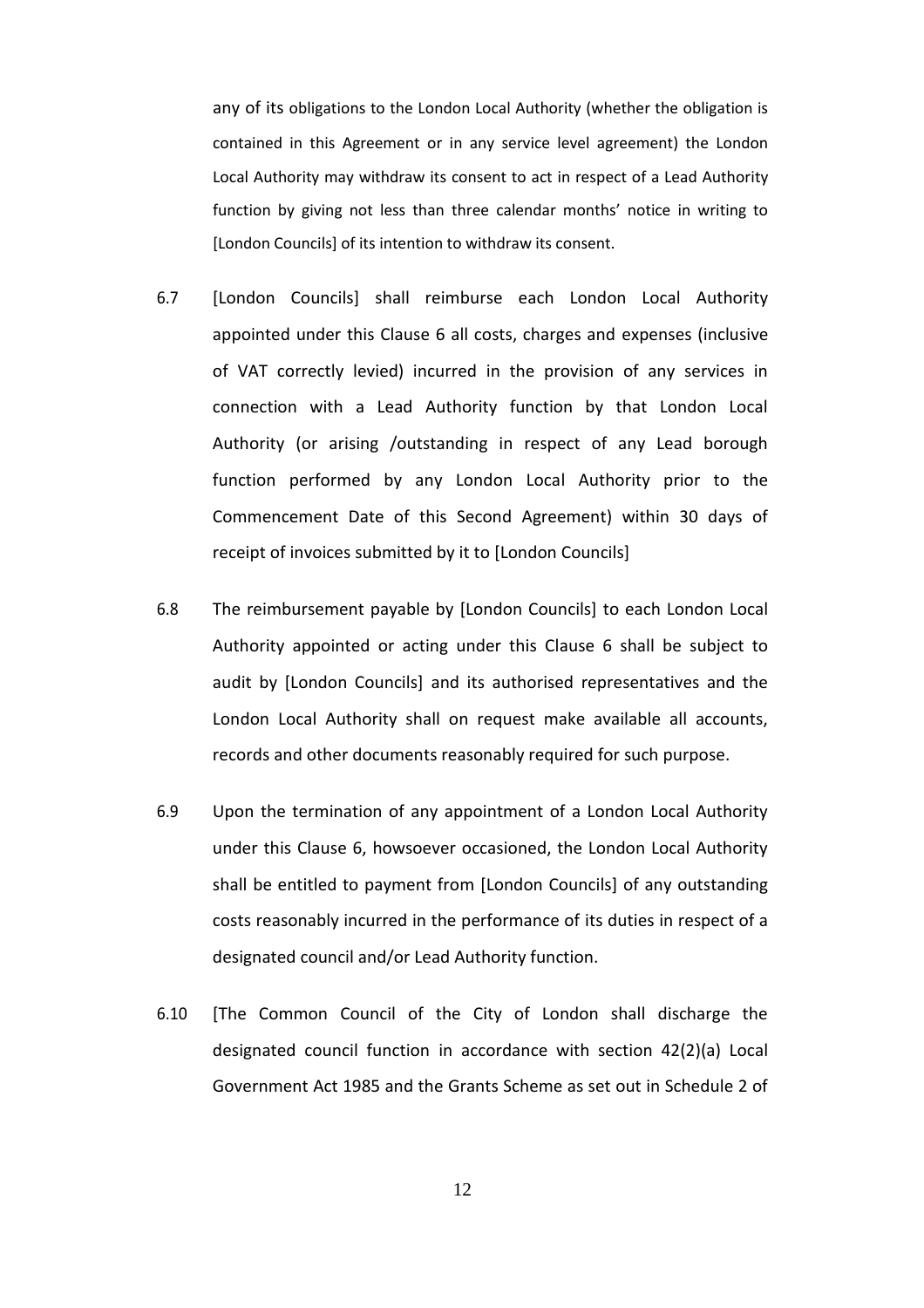the Third Agreement] $^{23}$ 

## **7. OBLIGATIONS OF [LONDON COUNCILS] AND SECTORAL JOINT COMMITTEES**

- 7.1 [London Councils] shall discharge the functions set out in Schedule 2 and the functions delegated to it under the [Grants Scheme]<sup>24</sup>, together with such further functions as all of the London Local Authorities shall resolve to delegate to it, and, in so doing, shall act in the collective interests of the London Local Authorities which subscribe to each of those functions. [London Councils] shall also act as the Association of the London Local Authorities.
- 7.2 Each Sectoral joint committee established hereunder from time to time shall discharge the functions which have been delegated to it by the London Local Authorities which have agreed to subscribe to such Sectoral joint committee and, in doing so, shall act in the collective interests of those London Local Authorities.
- 7.3 [London Councils] and ([subject to Schedule 2 of the Third Agreement]<sup>25</sup> and the [LCTEC] Agreement) each associated and Sectoral joint committee established hereunder from time to time shall comply with the Standing Orders set out in Schedule 6, the Financial Regulations set out in Schedule 7 and the financial arrangements set out in Clauses 11 and 12 and Schedule 8.
- 7.4 [London Councils] shall appoint a Chief Executive, and a Finance Officer on terms to be agreed by [London Councils]. The Finance Officer appointed hereunder shall be responsible for the proper administration of [London Councils] financial affairs and (subject to Schedule 5 and the

<sup>&</sup>lt;sup>23</sup> Substituted by the Third Agreement. Note further amendments to the scheme were approved by London Councils (Leaders' Committee) on 15 July 2014

<sup>&</sup>lt;sup>24</sup> Substituted by the Third Agreement. Note further amendments to the scheme were approved by London Councils (Leaders' Committee) on 15 July 2014

 $25$  Substituted by the Third Agreement. Note further amendments to the scheme were approved by London Councils (Leaders' Committee) on 15 July 2014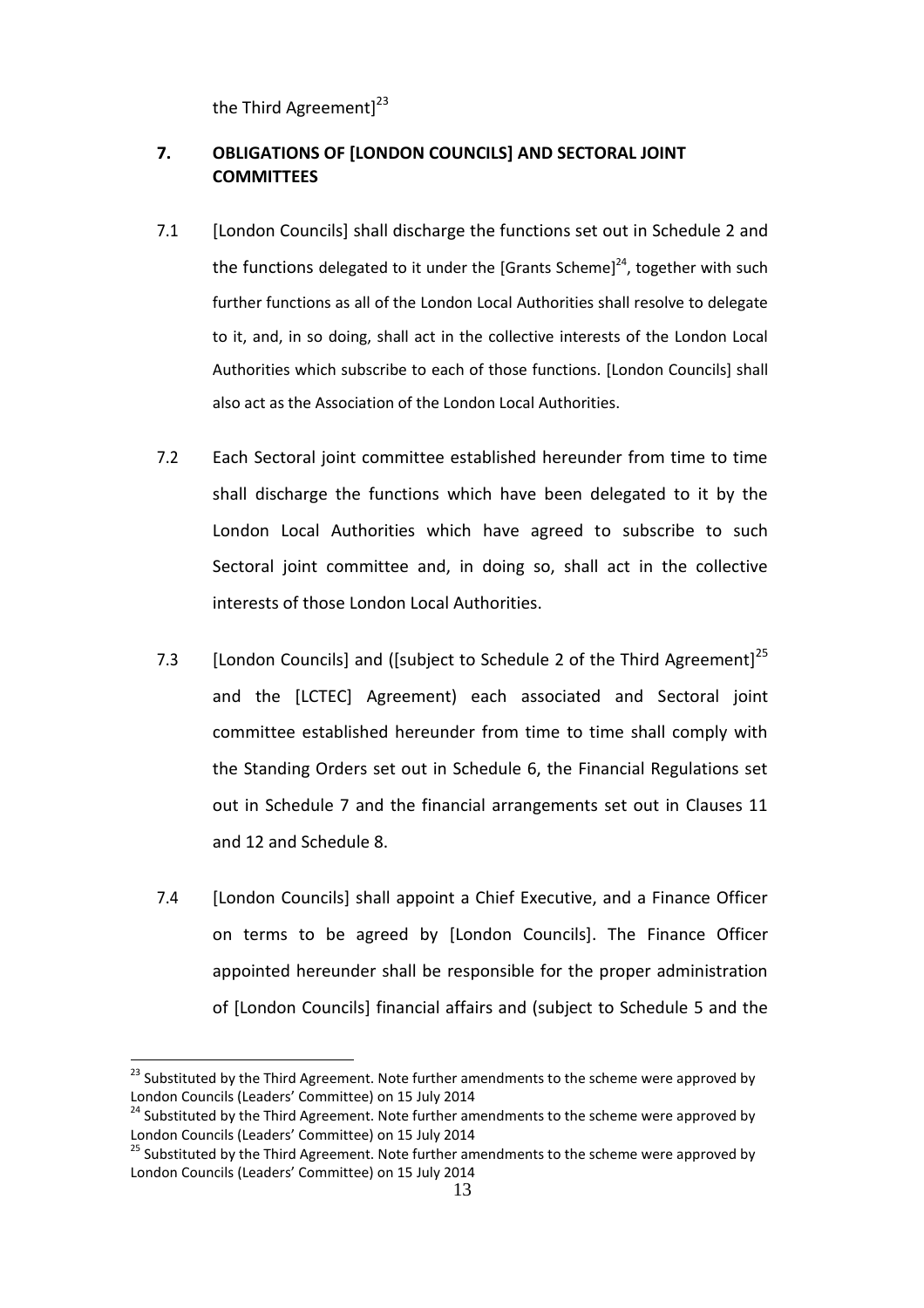[LCTEC] Agreement) those of the associated and any Sectoral joint committees established hereunder from time to time.

7.5 [The Finance Officer shall make appropriate arrangements to procure the audit of the annual accounts of London Councils and (subject to Schedule 5 and the LCTEC Agreement) the associated committees and any Sectoral joint committee at the end of each financial year by an Auditor approved by London Councils Copies of audited accounts shall be provided to London Councils the associated committees and any Sectoral joint committee and sent to each of the London Local Authorities.<sup>126</sup>

#### **8 OBLIGATIONS OF LONDON LOCAL AUTHORITIES**

8.1 Each London Local Authority shall:

8.1.1 contribute to the costs and expenses of [London Councils] and any Sectoral joint or associated committee established hereunder from time to time of which that London Local Authority is a member in accordance with the provisions of Clause 12 and Schedule 8.

8.1.2 provide [London Councils] and any Sectoral joint or associated committee with such information as is required by [London Councils] to carry out the functions referred to in Clauses 7.1 and 7.2 and to recover costs in accordance with Schedule 8.

#### **9 STAFF**

- 9.1 [London Councils] shall appoint such staff as they think necessary for the discharge by [London Councils] of the functions set out herein
- 9.2  $\left[ ...\right]^{27}$

<sup>&</sup>lt;sup>26</sup> Substituted further to minor variations agreed by London Councils (Leaders' Committee) on 2<sup>nd</sup> June 2015

 $27$  Terminated under clause 13.2.1 following the dissolution of the London Housing Unit Committee with effect from 31 March 2008 in accordance with the decision of the Executive on 29 September 2006 to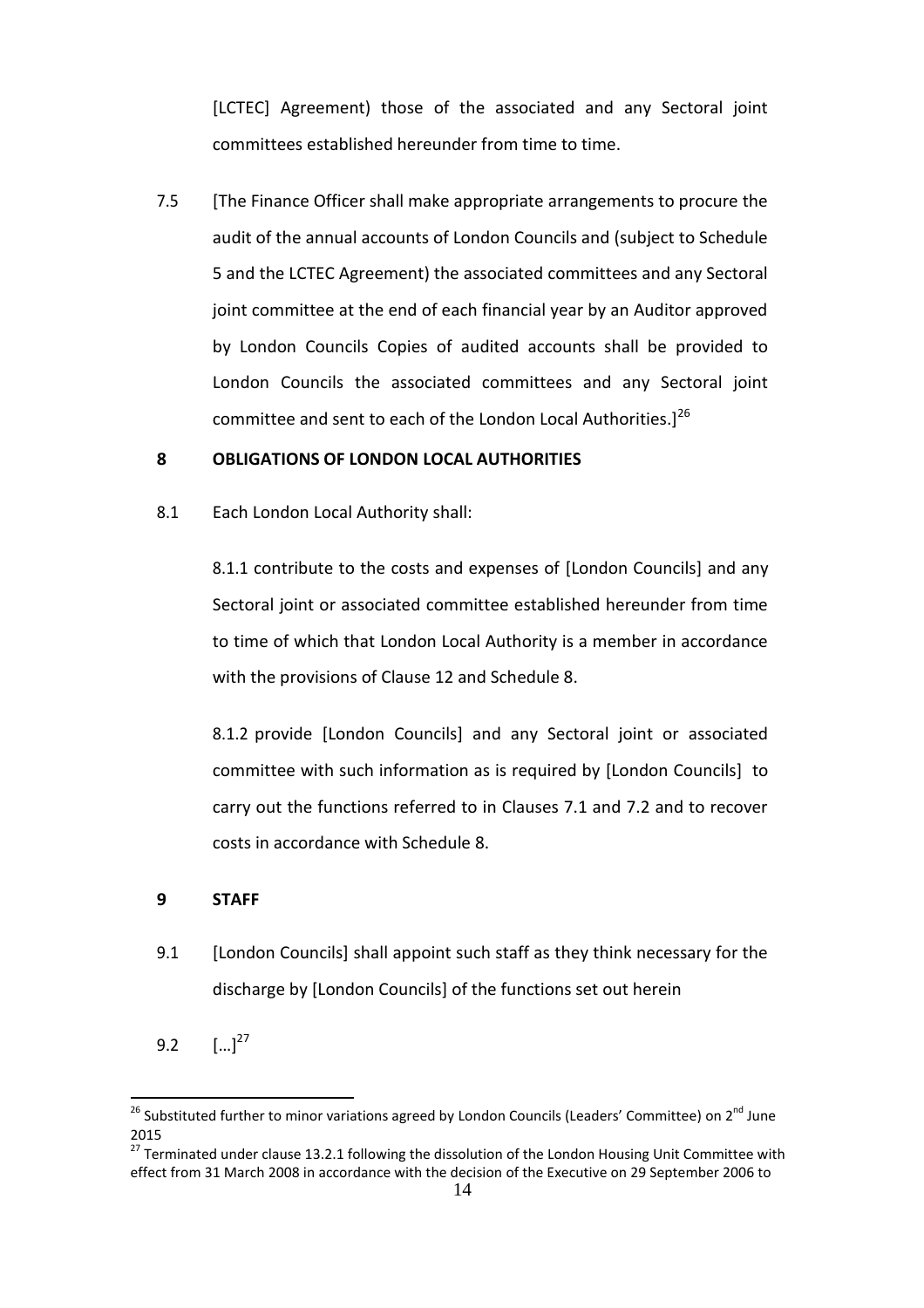#### **10 ASSETS AND LIABILITIES**

10.1 The assets and liabilities which vested in [London Councils] prior to the Commencement Date shall continue to so vest following the Commencement Date

#### **11. FINANCIAL ARRANGEMENTS**

- 11.1 In October of each year (or such other date as shall be agreed by [London Councils]). [London Councils] shall send the draft budgets for the following financial year for each of the groups of functions set out in Schedules 2 and 4 (to include the designated council function in respect of the [Grants Scheme]<sup>28</sup>) for comment by the London Local Authorities listed in Part 1 of Schedule 1 as London Local Authorities subscribing to each of those groups of functions. The budget for each group of functions shall be finalised and approved in December of each year (or such other date as shall be agreed by [London Councils]) in accordance with paragraph 21.1 of Schedule 6.
- 11.2 [London Councils] shall send the budgets for the London Boroughs [Grants Scheme]<sup>29</sup> and [LCTEC] in accordance with the [LCTEC] Agreement and the [Grants Scheme]<sup>30</sup>
- 11.3 [The budget for each sectoral joint committee established hereunder from time to time shall send the draft budget for the following financial

integrate the LHUC services into the core London Councils (Leaders' Committee) services, the unanimous agreement of the LHUC members on 13 November 2007 to dissolve the LHUC and London Councils (Leaders' Committee) decision on 11 December 2007 to reduce the notice period for termination. [Deleted: The London Local Authorities listed in Part 2 of Schedule 1 shall indemnify and keep indemnified the London Local Authorities which do not subscribe to the functions set out in Schedule 3 against any and all costs, liabilities and expenses arising after the Commencement Date in respect of the staff employed to discharge the Schedule 3 functions.]

<sup>&</sup>lt;sup>28</sup> Substituted by the Third Agreement. Note further amendments to the scheme were approved by London Councils (Leaders' Committee) on 15 July 2014

<sup>&</sup>lt;sup>29</sup> Substituted by the Third Agreement. Note further amendments to the scheme were approved by London Councils (Leaders' Committee) on 15 July 2014

 $30$  Substituted by the Third Agreement. Note further amendments to the scheme were approved by London Councils (Leaders' Committee) on 15 July 2014 and also note that the London Borough Grants Scheme has been succeeded by the Grants Scheme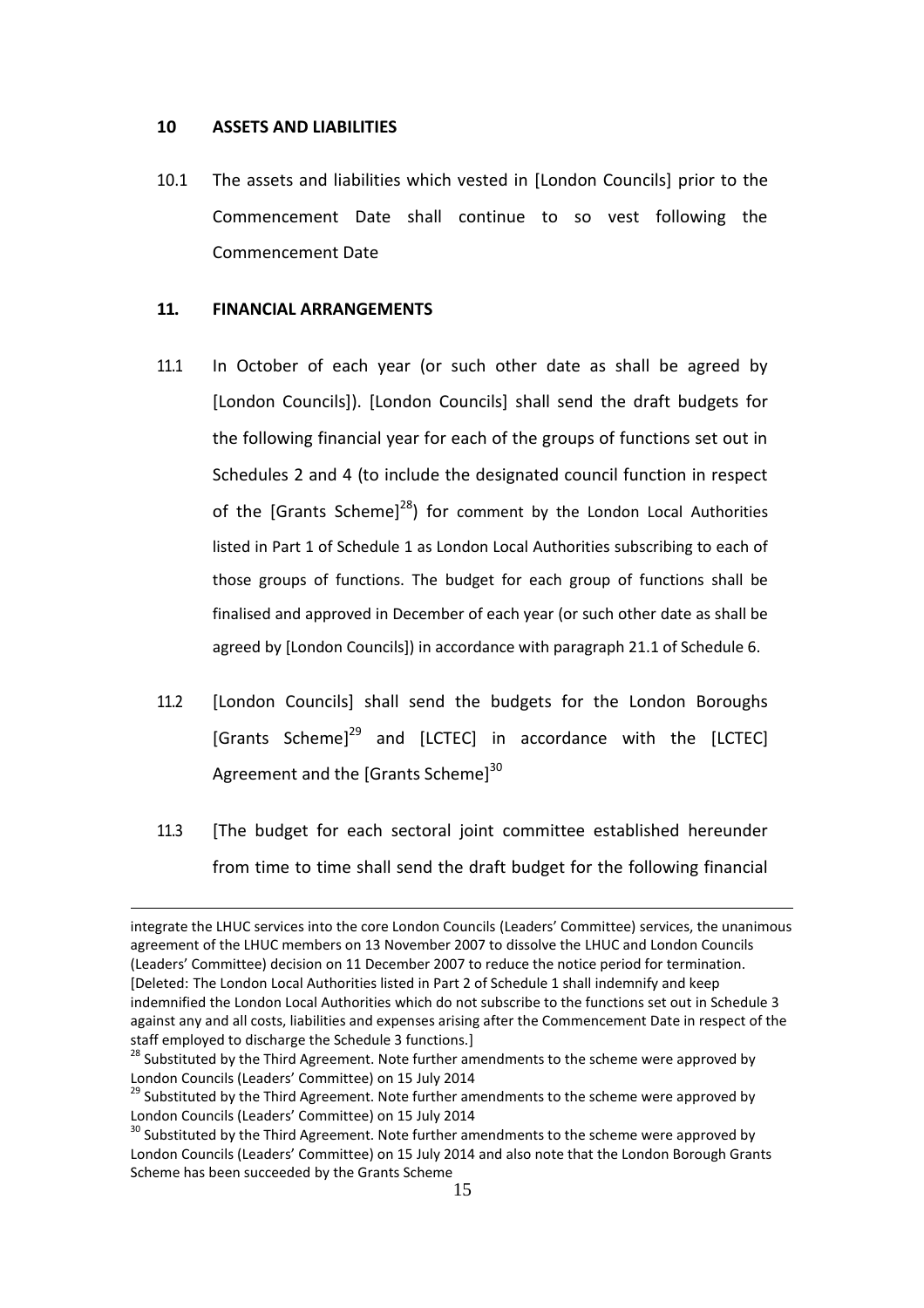year for the functions delegated to such sectoral joint committee for comment. The budget shall be approved by a simple majority of members of the sectoral joint committee who are present at the meeting. The budget shall be finalised and approved in sufficient time to be reported to London Councils in December each year. The annual budget (including any contingency sum) in respect of any function shall not be exceeded without the prior approval of a simple majority of the representatives of those London Local Authorities who are present at the meeting at which the proposal to exceed the budget is under consideration.] 31

- 11.4 [London Councils] and any Sectoral joint committee shall cause proper accounts to be kept in respect of the functions discharged by [London Councils], either associated joint committee (in respect of any accounting responsibilities of [London Councils] in relation thereto) and any Sectoral joint committee established hereunder from time to time and shall make all accounts records and other documentation available for inspection by any London Local Authority on request.
- 11.5 Whenever any sum of money is recoverable by [London Councils] from, or payable by a London Local Authority to [London Councils] in respect of any of the groups of functions set out in Schedules 2 - 5, it may be deducted from any sum then due to that London Local Authority from [London Councils] in respect of that group of functions and *vice versa*.
- 11.6 [London Councils] shall cause to be maintained a separate balance sheet in the name of [London Councils] in respect of all payments received from the London Local Authorities in respect of each of the groups of functions set out in Schedules 2  $\left[ \ldots \right]^{32}$  and 5, such payments to be held as

 $\overline{\phantom{a}}$ 

 $31$  Substituted further to minor variations approved by London Councils (Leaders' Committee) on 15 July 2014

 $32$  Terminated under clause 13.2.1 following the dissolution of the London Housing Unit Committee with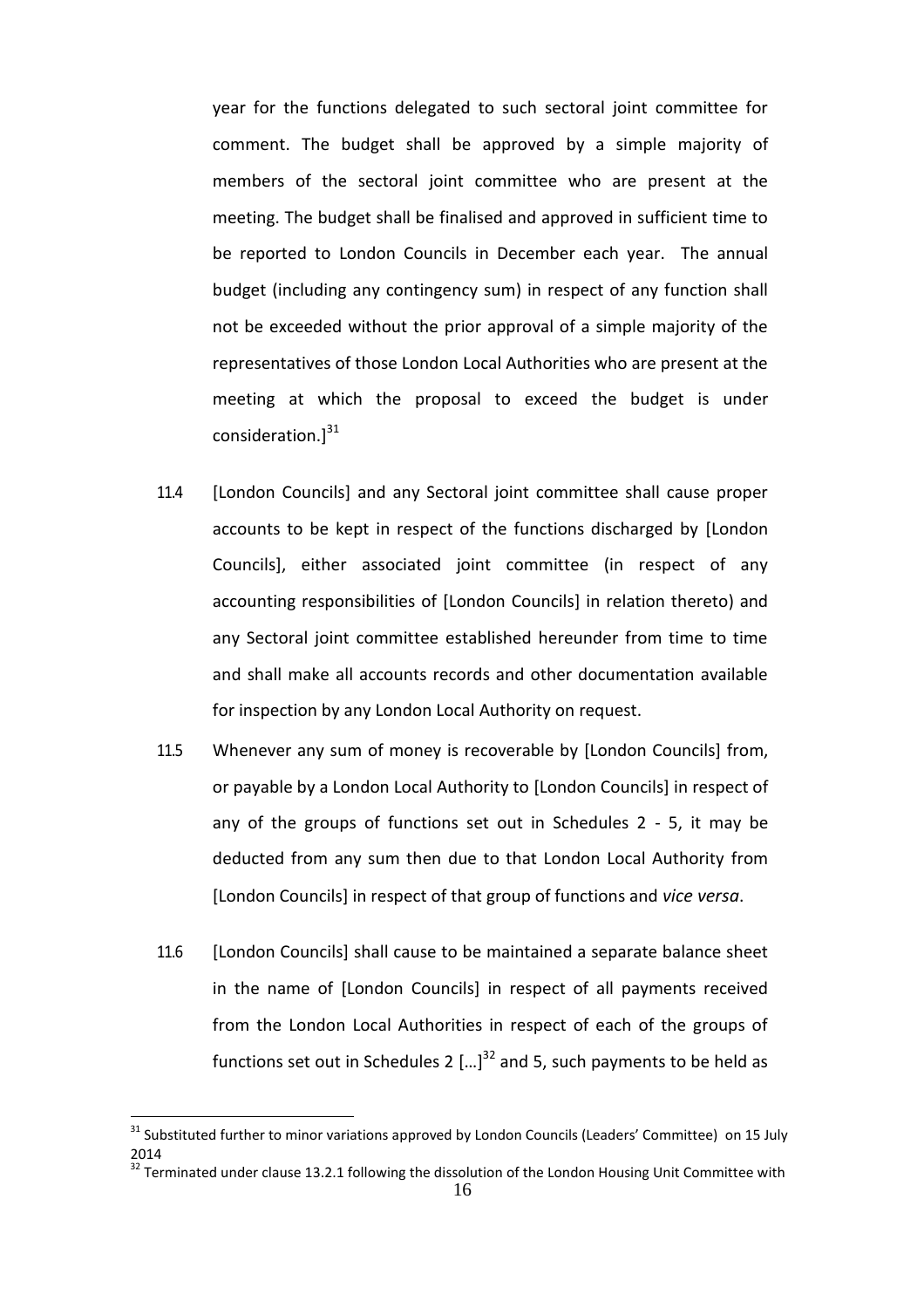nominee for the London Local Authorities from which they have been received.

#### **12 COSTS AND EXPENSES**

- 12.1 The costs and expenses of [London Councils], either associated committee and any Sectoral joint committee appointed hereunder from time to time in discharging the functions delegated to them hereunder shall be reimbursed by the London Local Authorities in accordance with the provisions of Schedule 8. For the avoidance of doubt, the consent of all the London Local Authorities subscribing to each of the functions set out in Schedule 2 shall be required to change the basis on which costs are apportioned between them in respect of each of those functions.
- 12.2 [London Councils] shall notify each of the London Local Authorities by not later[...]<sup>33</sup> than 31st. January each year in respect of any other function, of the amount due from that London Local Authority under Clause 12.1, such notification to include a breakdown of the sums payable in respect of each of the groups of functions set out in Schedule 2  $\left[ \ldots \right]^{34}$  and the date on which payment is due.
- 12.3 Interest shall accrue at the rate of 2 per cent above the base rate for the

effect from 31 March 2008 in accordance with the decision of the Executive on 29 September 2006 to integrate the LHUC services into the core London Councils (Leaders' Committee) services, the unanimous agreement of the LHUC members on 13 November 2007 to dissolve the LHUC and London Councils (Leaders' Committee) decision on 11 December 2007 to reduce the notice period for termination. [Deleted: - 3]

<sup>&</sup>lt;sup>33</sup> Terminated under clause 13.2.1 following the dissolution of the London Housing Unit Committee with effect from 31 March 2008 in accordance with the decision of the Executive on 29 September 2006 to integrate the LHUC services into the core London Councils (Leaders' Committee) services, the unanimous agreement of the LHUC members on 13 November 2007 to dissolve the LHUC and London Councils (Leaders' Committee) decision on 11 December 2007 to reduce the notice period for termination. [Deleted: than 31st. December in each year, unless otherwise agreed, in respect of the Schedule 3 functions and not later]

<sup>&</sup>lt;sup>34</sup> Terminated under clause 13.2.1 following the dissolution of the London Housing Unit Committee with effect from 31 March 2008 in accordance with the decision of the Executive on 29 September 2006 to integrate the LHUC services into the core London Councils (Leaders' Committee) services, the unanimous agreement of the LHUC members on 13 November 2007 to dissolve the LHUC and London Councils (Leaders' Committee) decision on 11 December 2007 to reduce the notice period for termination. [Deleted: and 3]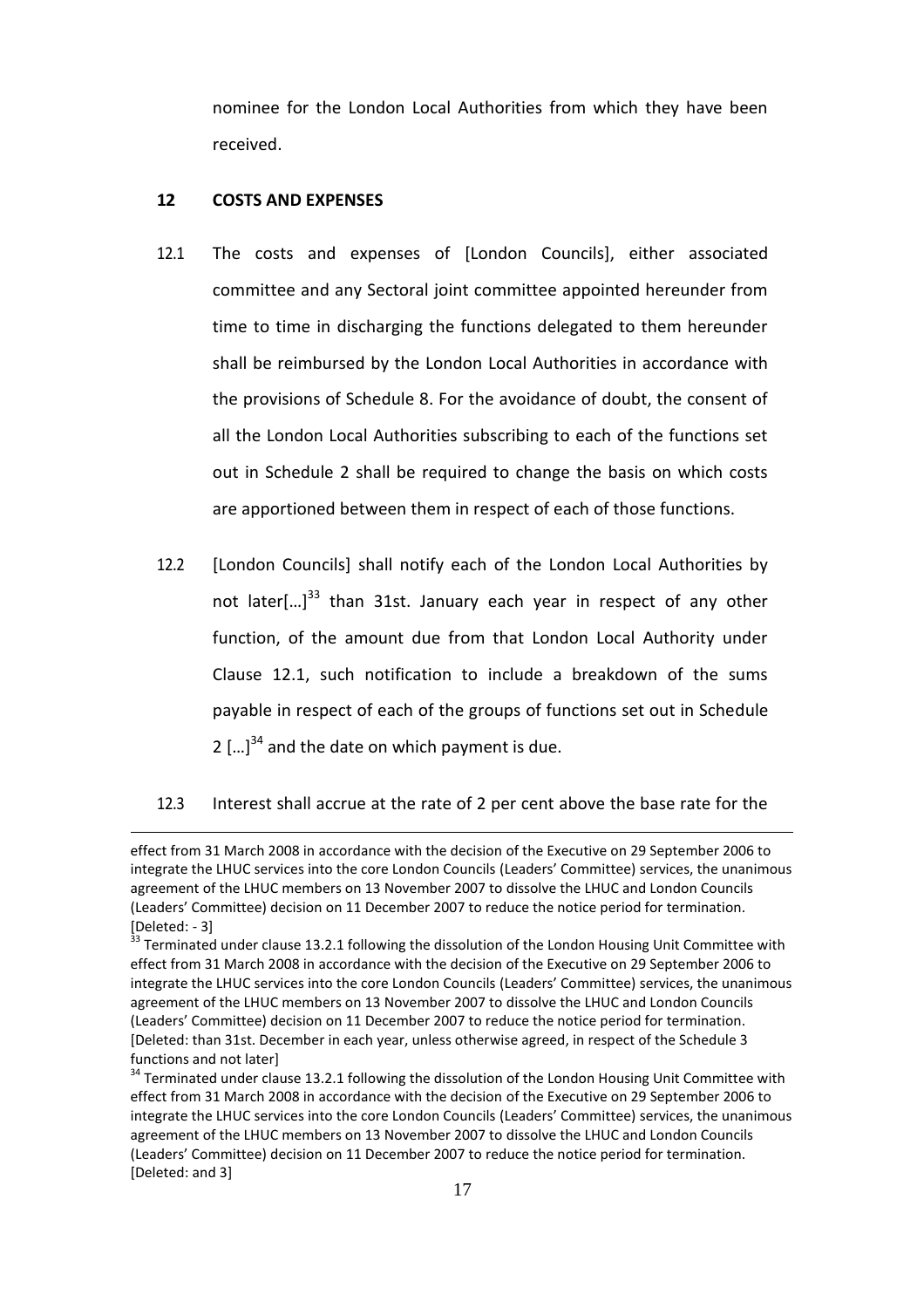time being of National Westminster Bank PLC on all amounts due to [London Councils] under Clause 12.1 from the due date until the date of payment in full inclusive.

12.4 In the event of any disagreement as to the amount of costs and expenses to be borne by any London Local Authority under Clause 12.1 and Schedule 8, the London Local Authority in dispute shall, not later than 14th. February, or a date agreed with the Finance Officer, notify the Finance Officer of the nature of the dispute and shall provide full supporting reasoning and documentation as appropriate to the Finance Officer. The Finance Officer and the London Local Authority shall thereafter use all reasonable endeavours to resolve the dispute. In the event that the dispute remains unresolved on 14th. March or a date to be agreed with the Finance Officer, the matter may be referred by either party to such independent CIPFA Accountant of not less than ten years' standing as the parties to the dispute shall agree. Any such independent CIPFA Accountant shall be deemed to act as expert and not as arbitrator and his/her determination shall, in the absence of manifest error, be binding on [London Councils] and the London Local Authority. In the event that the dispute is resolved at first instance by the Finance Officer, or by the CIPFA Accountant in favour of the London Local Authority, interest shall not be payable on any outstanding sums. In the event that the dispute is resolved in favour of [London Councils] by the CIPFA Accountant, interest shall accrue on all outstanding payments in accordance with Clause 12.3 The costs of dispute resolution hereunder shall be met by the unsuccessful party PROVIDED THAT in the event that any dispute under this Clause 12.4 is in respect of the amounts payable by the London Local Authorities as subscriptions to  $\left[ \ldots \right]^{35}$ any Sectoral

 $\overline{\phantom{a}}$ 

 $35$  Terminated under clause 13.2.1 following the dissolution of the London Housing Unit Committee with effect from 31 March 2008 in accordance with the decision of the Executive on 29 September 2006 to integrate the LHUC services into the core London Councils (Leaders' Committee) services, the unanimous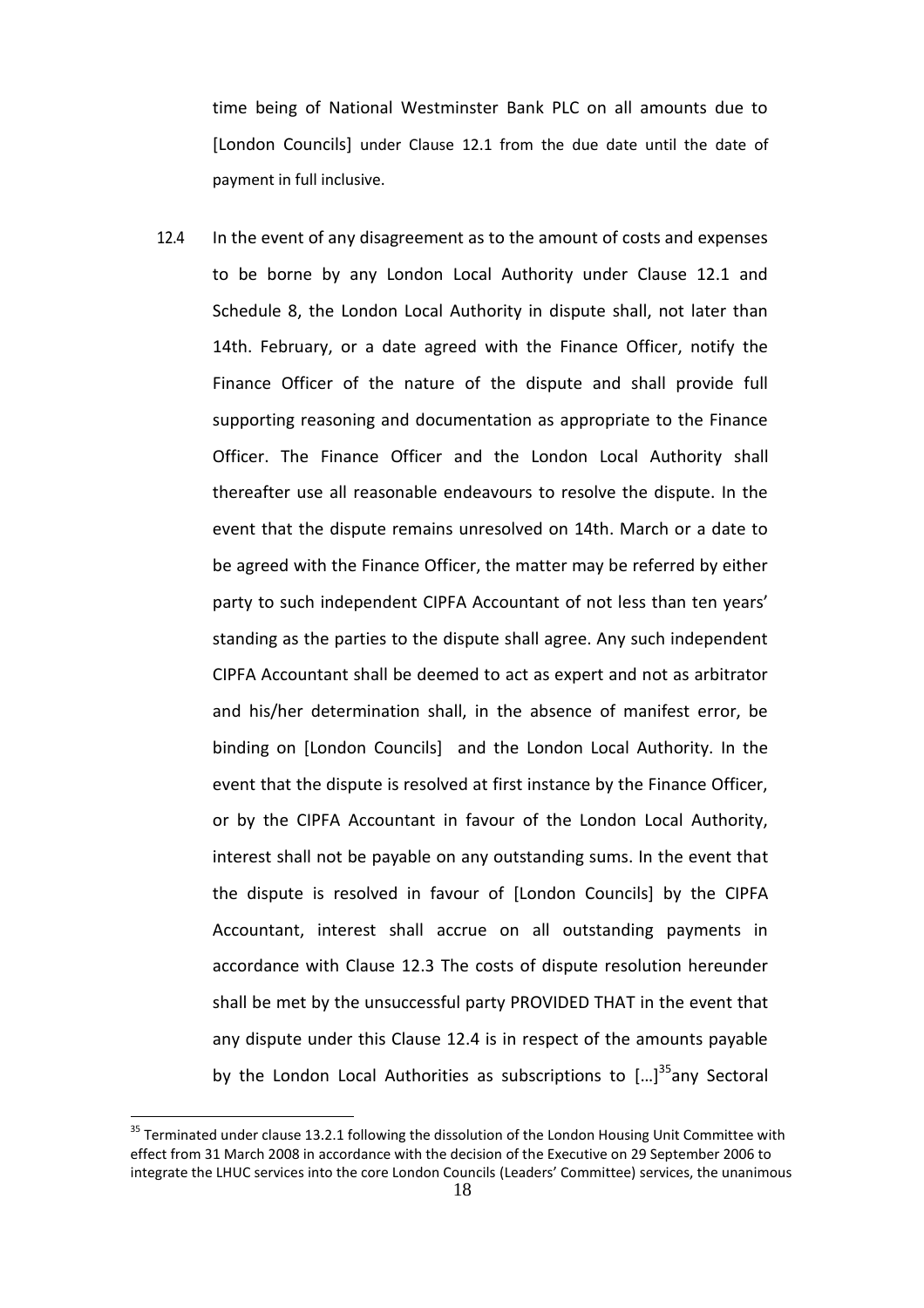joint committee, or is in respect of the allocation of costs by [London Councils] between [London Councils] functions and those of any Sectoral joint committee, references in this Clause to "the London Local Authority" shall be construed as references to the person nominated for the purpose of dispute resolution by the Chair of  $\left[...\right]^{36}$  any Sectoral joint committee.

#### **13 TERMINATION AND BREACH**

 $\overline{a}$ 

- 13.1 The termination of this Agreement or any part thereof, however caused, and the serving of notice to terminate shall be without prejudice to any obligations or rights of any of the parties which have accrued prior to such termination and shall not affect any provision of this Agreement which is expressly or by implication provided to come into effect after such termination.
- 13.2 Without prejudice to any other rights or remedies, this Agreement or the relevant part thereof shall terminate on the earlier of:

13.2.1 the unanimous agreement of all the London Local Authorities which are subscribers to any of the groups of functions listed in Schedule 2  $\left[ \ldots \right]^{37}$  or any Sectoral joint committee;

agreement of the LHUC members on 13 November 2007 to dissolve the LHUC and London Councils (Leaders' Committee) decision on 11 December 2007 to reduce the notice period for termination. [Deleted: any functions listed in Schedule 3]

 $36$ Terminated under clause 13.2.1 following the dissolution of the London Housing Unit Committee with effect from 31 March 2008 in accordance with the decision of the Executive on 29 September 2006 to integrate the LHUC services into the core London Councils (Leaders' Committee) services, the unanimous agreement of the LHUC members on 13 November 2007 to dissolve the LHUC and London Councils (Leaders' Committee) decision on 11 December 2007 to reduce the notice period for termination. [Deleted: the London Housing Unit Committee or]

Terminated under clause 13.2.1 following the dissolution of the London Housing Unit Committee with effect from 31 March 2008 in accordance with the decision of the Executive on 29 September 2006 to integrate the LHUC services into the core London Councils (Leaders' Committee) services, the unanimous agreement of the LHUC members on 13 November 2007 to dissolve the LHUC and London Councils (Leaders' Committee) decision on 11 December 2007 to reduce the notice period for termination. [Deleted: -3]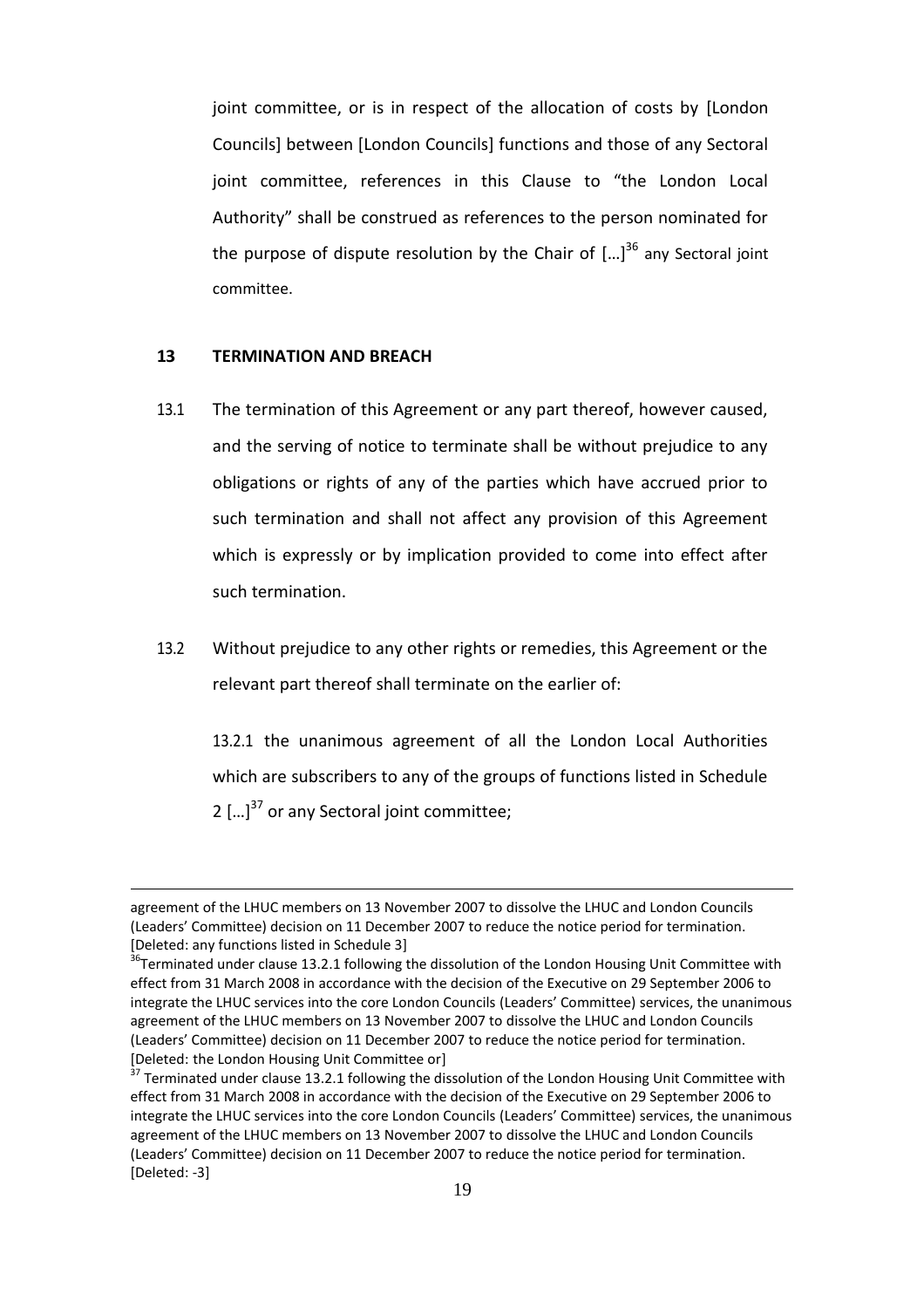13.2.2 where by reason of any change in law, or other reason not attributable to the fault of the London Local Authorities, they shall be prohibited from giving effect to their obligations hereunder.

13.3 This Agreement may be terminated by [London Councils] by a two-thirds majority of those members present and voting in relation to any London Local Authority in respect of any of the groups of functions set out in Schedule 2 or any future functions which are delegated to [London Councils], and shall be terminated in relation to any London Local Authority at the request of the Chair of a Sectoral joint committee following a decision to terminate by that Sectoral joint committee in respect of the functions discharged by such Sectoral joint committee, by written notice to that London Local Authority effective on receipt on the occurrence of any of the following events:

13.3.1 that London Local Authority materially breaches any of the provisions of this Agreement and, in the case of a breach capable of remedy, fails to remedy the same within 28 days of being notified of the breach by [London Councils] and being required to remedy the same; or

13.3.2 where by reason of any change of law or other reason not attributable to the fault of the London Local Authority, that Authority shall be unable to give effect to its obligations hereunder.

13.4 This Agreement may be terminated by any London Local Authority in respect of any of the groups of functions set out in Schedule 2  $\left[ ... \right]^{38}$  by that London Local Authority giving one year's notice in writing to [London Councils] to expire on 31st. March.

 $38$  Terminated under clause 13.2.1 following the dissolution of the London Housing Unit Committee with effect from 31 March 2008 in accordance with the decision of the Executive on 29 September 2006 to integrate the LHUC services into the core London Councils (Leaders' Committee) services, the unanimous agreement of the LHUC members on 13 November 2007 to dissolve the LHUC and London Councils (Leaders' Committee) decision on 11 December 2007 to reduce the notice period for termination. [Deleted: and 3]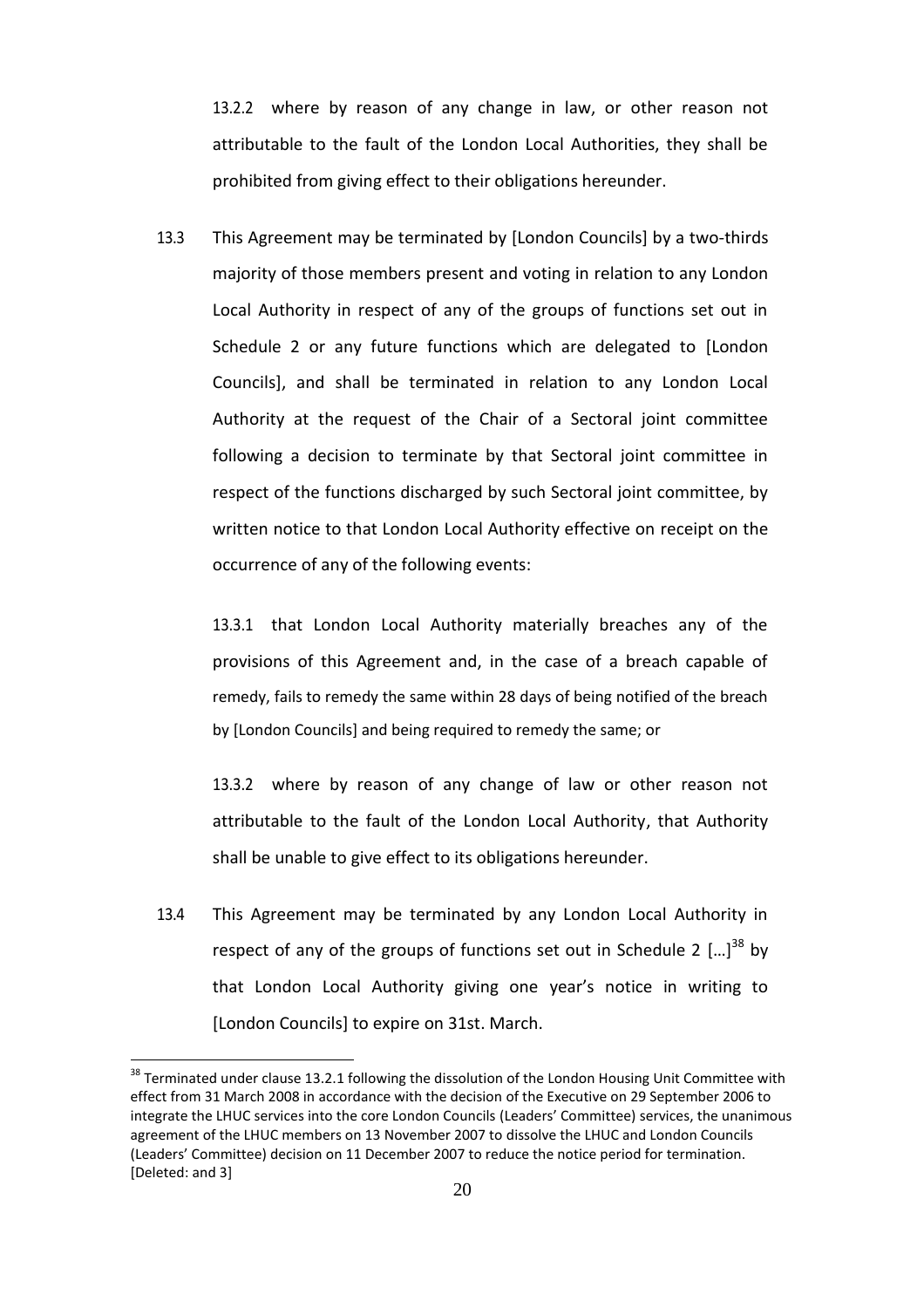PROVIDED THAT if at any time the number of members of [London Councils] is less than 33, the functions and consultations which are hereby discharged by [London Councils] in relation to the  $\left[...\right]^{39}$  Grants Committee and [LCTEC] shall continue to be discharged by a joint committee of all the London Local Authorities listed in Part 1 of Schedule 1 which shall meet immediately prior to each of the meetings of [London Councils] referred to in Clause 5.1.

13.5 In the event of termination under Clause 13.3 or 13.4, in addition to any outstanding subscriptions, the London Local Authority shall pay to [London Councils] such sum as represents the contribution to the capitalised value of that proportion of the continuing and outstanding liabilities of [London Councils] and/or any Sectoral joint committee which extend beyond such termination which is properly attributable to that London Local Authority's membership.

#### 14. **DISSOLUTION**

14.1 In the event of dissolution of [London Councils] and/or any Sectoral joint committee, the assets thereof, after settlement of all outstanding debts, liabilities and costs or, if none, the liabilities thereof, shall be distributed amongst the London Local Authorities by [London Councils] and/or such Sectoral joint committee in proportion to the contributions of each of the London Local Authorities hereunder.

#### 15. **GENERAL**

#### 15.1 **Notices**

 $\overline{a}$ 

All notices which are required to be given or received hereunder shall be in writing addressed to the Chief Executive of [London Councils] or the

 $39$  [Deleted: "ALG"] as this joint committee approved the change of name from ALG to London Councils on 12 September 2006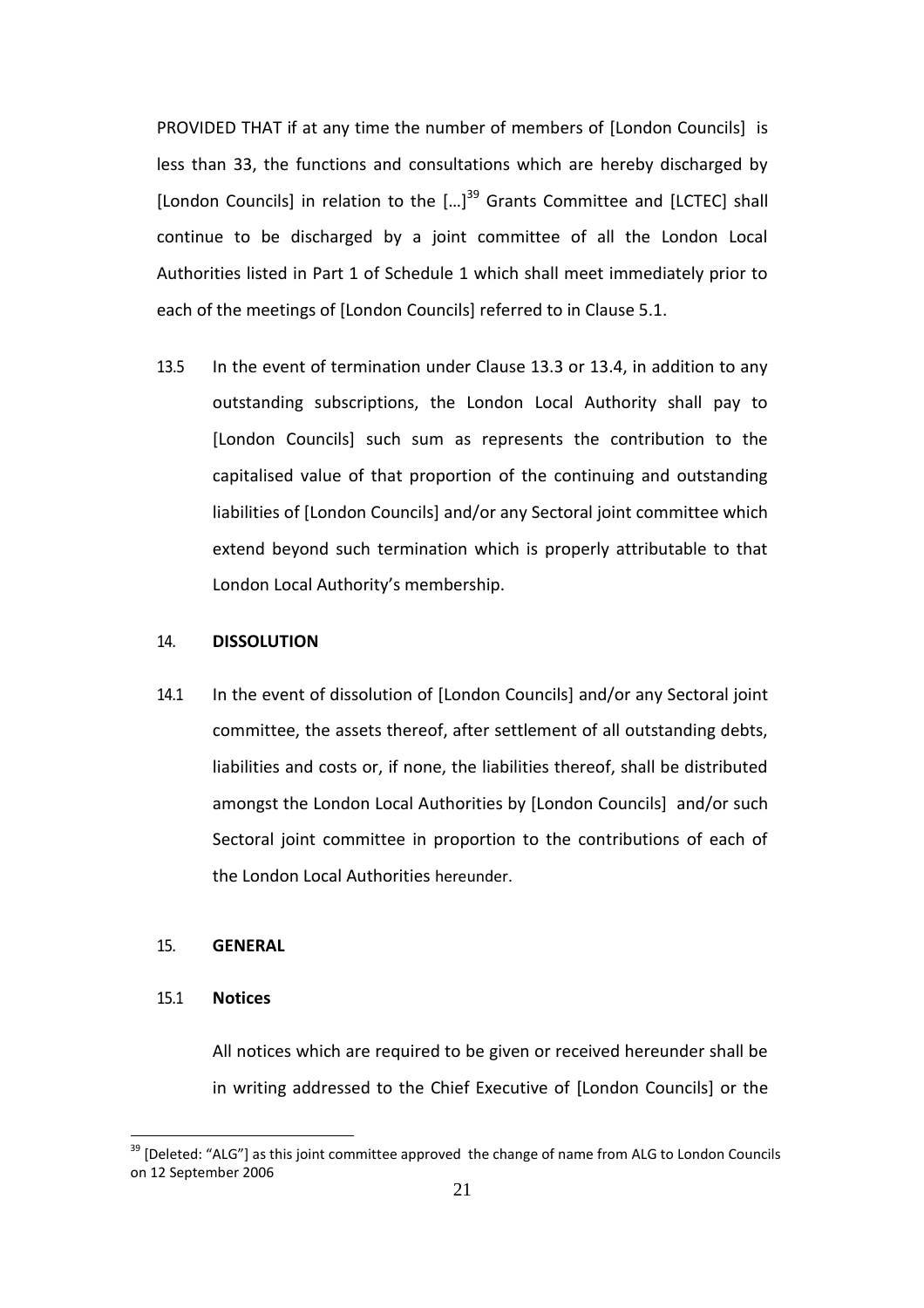London Local Authority, as the case may be. Any such notice may be delivered personally or by first class pre-paid letter or by facsimile transmission and shall be deemed to have served if by personal delivery, when delivered, if by first class post, 48 hours after posting and if by facsimile transmission, on successful transmission.

#### 15.2 **Continuing Agreement**

All provisions of this Agreement shall, so far as they are capable of being performed and observed, continue in full force and effect notwithstanding termination, except in respect of those matters then already performed.

#### 15.3 **Good Faith**

Each of the Parties undertakes with each of the others to act in good faith and to do all things reasonably within its powers which are necessary or desirable to give effect to the spirit and intent of this Agreement.

#### 15.4 **Variations**

No variation to this Agreement, other than variations which [[London Councils] (or any Sectoral joint committee in respect of any matters which fall to be discharged solely by any such Sectoral joint committee) reasonably considers to be minor, shall be valid or effective unless made by one or more instruments in writing signed by all the Parties.

#### 15.5 **Waiver**

No failure to exercise and no delay in exercising on the part of any of the Parties hereto any right, power or privilege hereunder shall operate as a waiver thereof, nor shall any single or partial exercise of any right, power or privilege preclude any other or further exercise thereof or the exercise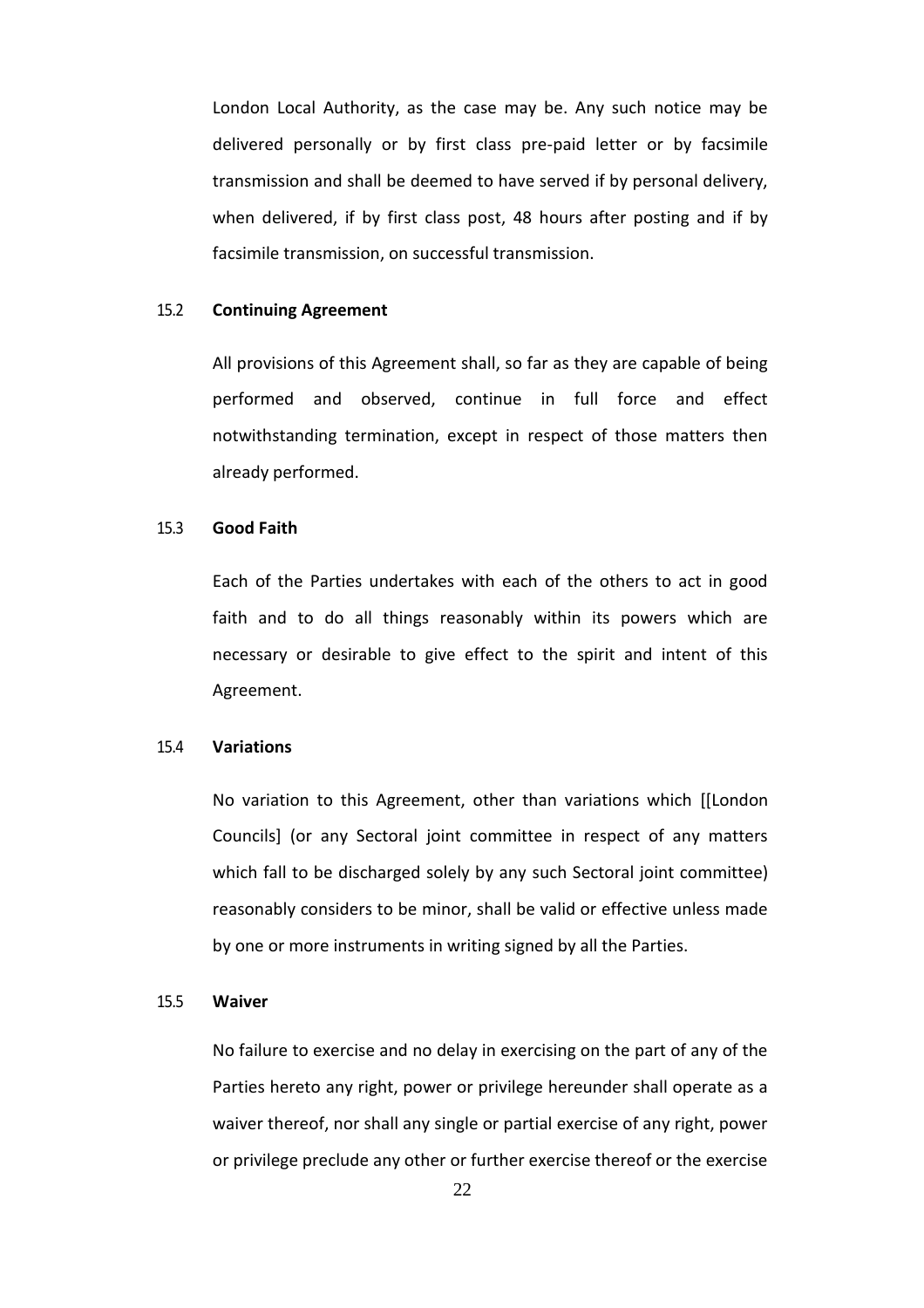of any other right, power or privilege. The rights and remedies provided in this Agreement are cumulative and not exclusive of any rights or remedies unless otherwise provided by law.

#### 15.6 **Severability**

Notwithstanding that any provision of this Agreement may prove to be illegal or unenforceable, the remaining provisions of this Agreement shall continue in full force and effect.

#### **16 EXECUTION**

16.1 This Agreement is executed by each Party by signing the annexed Memorandum of Participation on behalf of that Party and such Memorandum of Participation shall be evidence of execution by that Party when Memoranda executed by all the Parties are incorporated into this Agreement.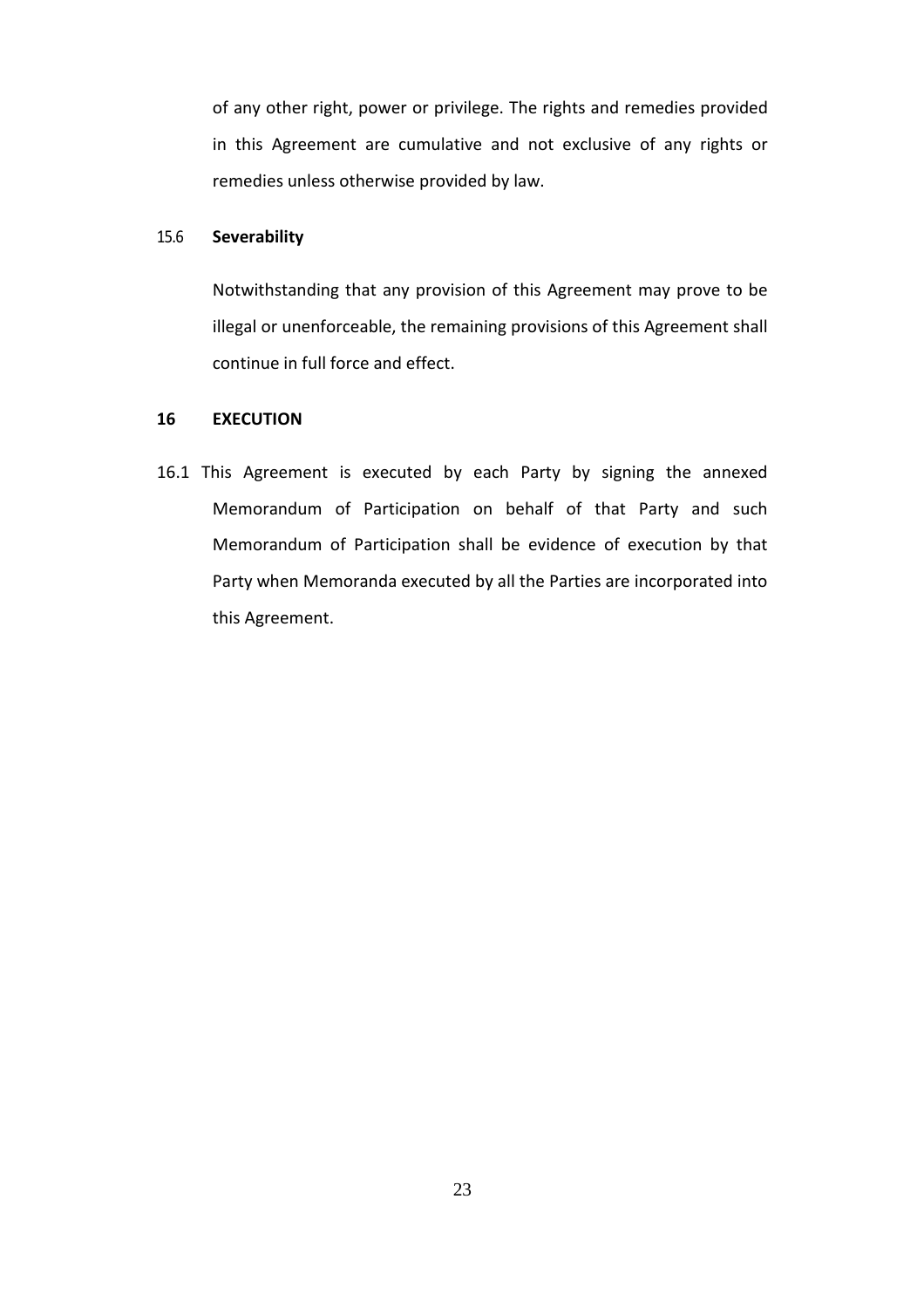#### **PART 1**

#### **THE LONDON LOCAL AUTHORITIES**

The City of Westminster

The London Borough of Barking and Dagenham

The London Borough of Barnet

The London Borough of Bexley

The London Borough of Brent

The London Borough of Bromley

The London Borough of Camden

The London Borough of Croydon

The London Borough of Ealing

The London Borough of Enfield

The London Borough of Greenwich

The London Borough of Hackney

The London Borough of Hammersmith and

Fulham The London Borough of Haringey

The London Borough of Harrow

The London Borough of Havering

The London Borough of Hillingdon

The London Borough of Hounslow

The London Borough of Islington

The Royal Borough of Kensington & Chelsea

The Royal Borough of Kingston-upon-Thames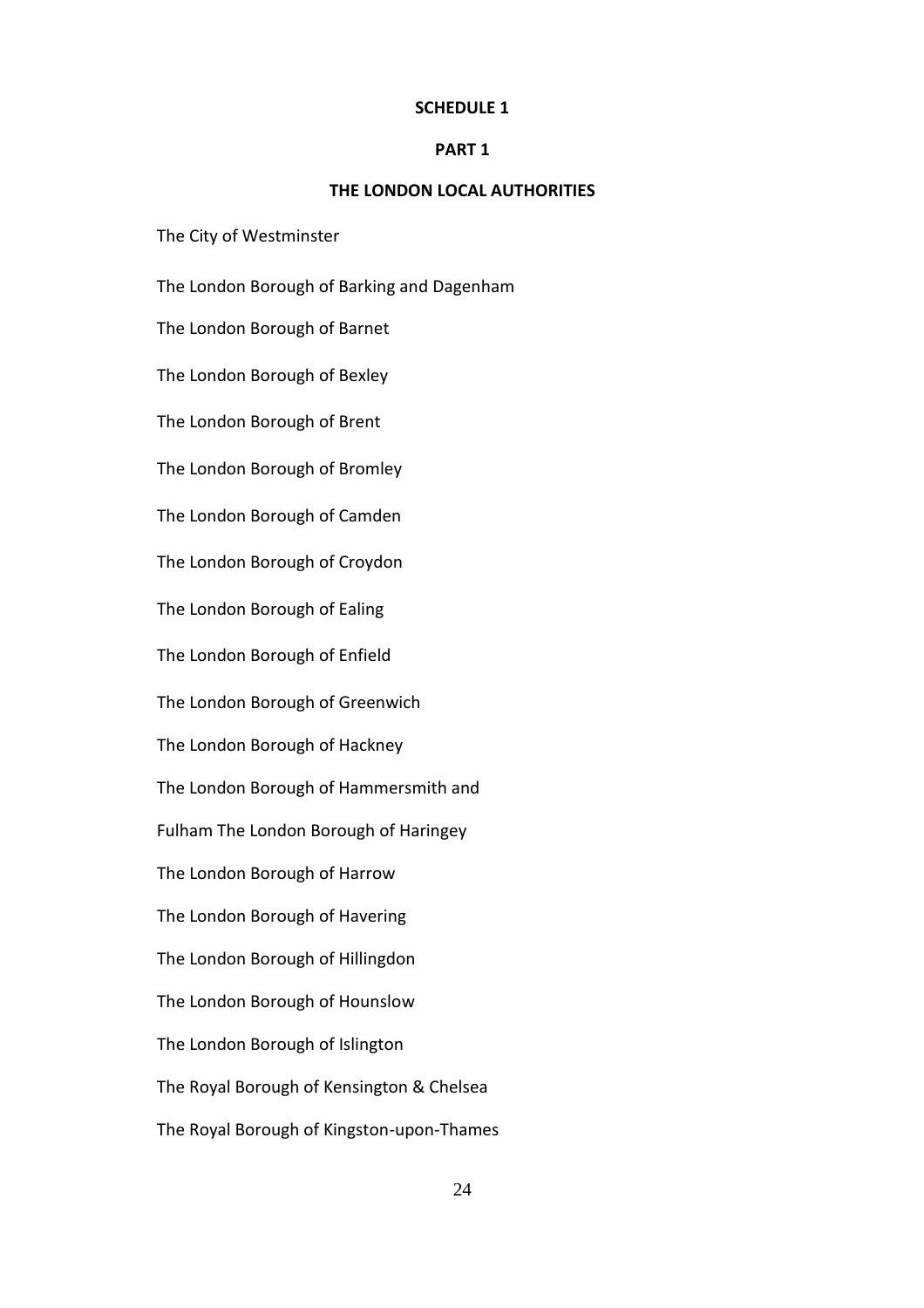The London Borough of Lambeth

The London Borough of Lewisham

The London Borough of Merton

The London Borough of Newham

The London Borough of Redbridge

The London Borough of Richmond upon Thames

The London Borough of Southwark

The London Borough of Sutton

The London Borough of Tower Hamlets

The London Borough of Waltham Forest

The London Borough of Wandsworth

The Mayor and Commonalty and Citizens of the City of London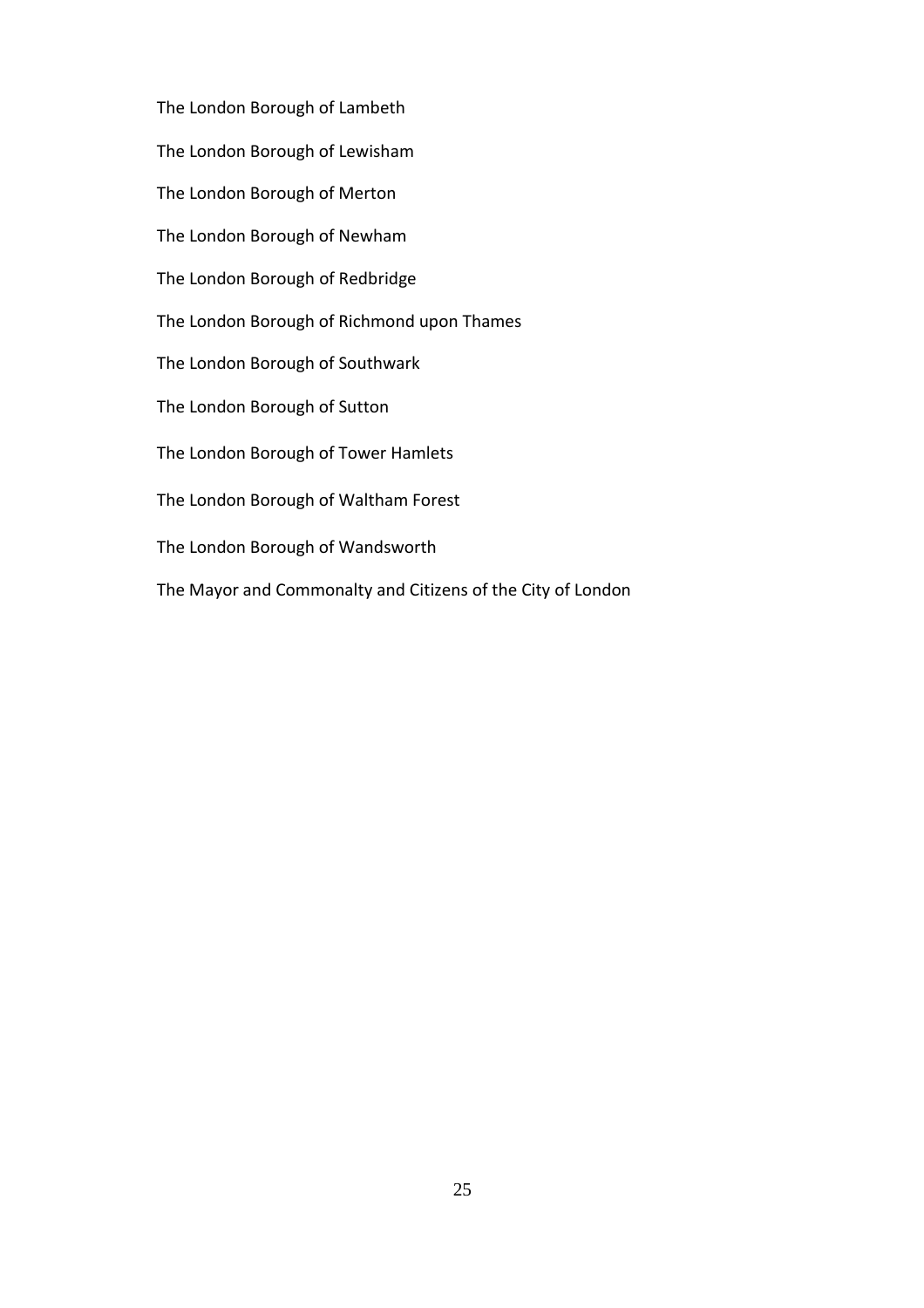#### **PART 2**

**[**…] 40

<sup>&</sup>lt;sup>40</sup>Terminated under clause 13.2.1 following the dissolution of the London Housing Unit Committee with effect from 31 March 2008 in accordance with the decision of the Executive on 29 September 2006 to integrate the LHUC services into the core London Councils (Leaders' Committee) services, the unanimous agreement of the LHUC members on 13 November 2007 to dissolve the LHUC and London Councils (Leaders' Committee) decision on 11 December 2007 to reduce the notice period for termination. [Deleted: **LONDON HOUSING UNIT COMMITTEE Member Authorities**

The London Borough of Barnet The London Borough of Brent The London Borough of Camden The London Borough of Croydon The London Borough of Ealing The London Borough of Enfield The London Borough of Greenwich The London Borough of Hackney

The London Borough of Hammersmith and Fulham The London Borough of Haringey

The London Borough of Havering The London Borough of Hillingdon The London Borough of Hounslow The London Borough of Islington The London Borough of Lambeth The London Borough of Lewisham The London Borough of Merton The London Borough of Newham The London Borough of Redbridge The London Borough of Southwark

The London Borough of Tower Hamlets

The London Borough of Waltham Forest]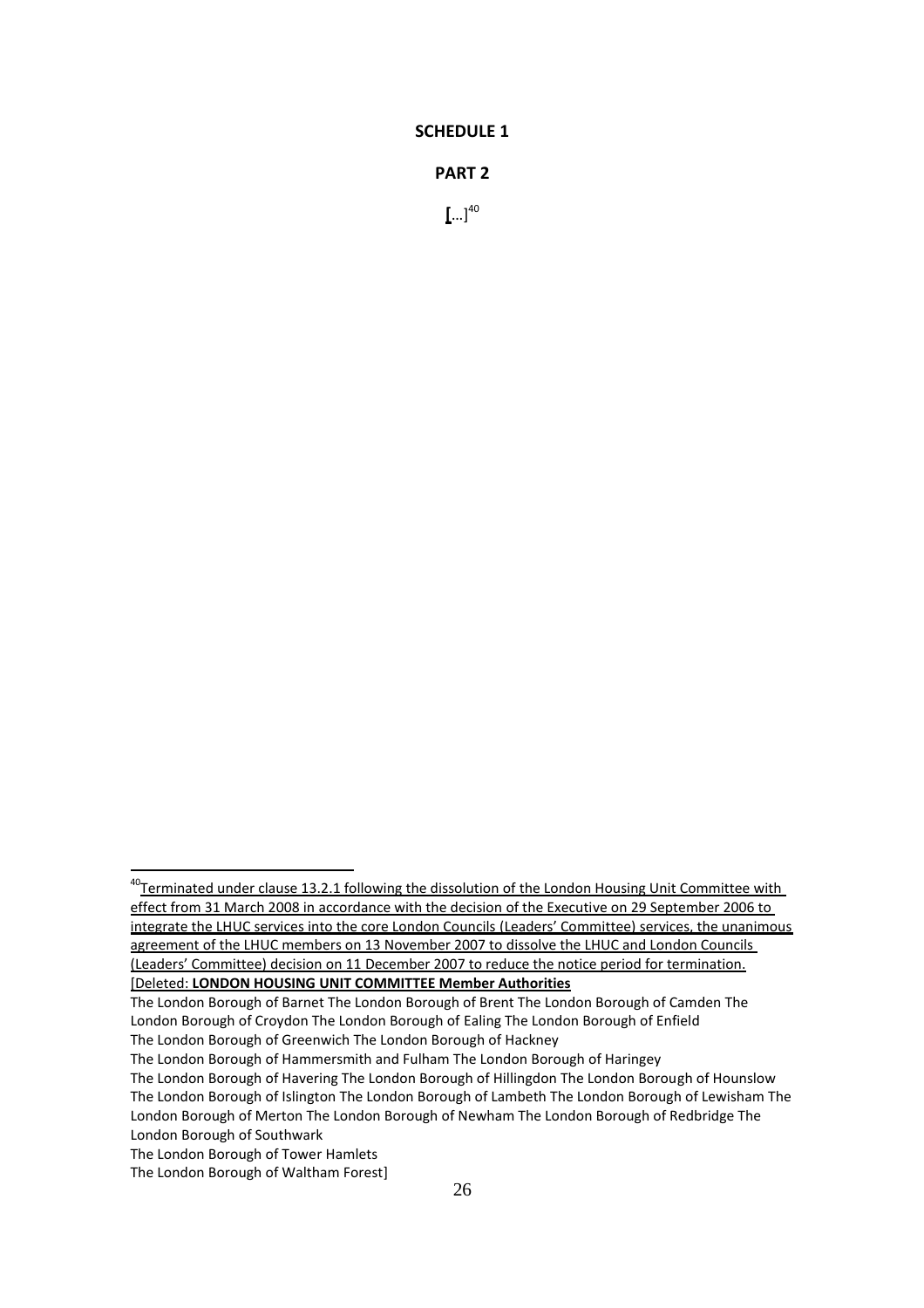## **PART 1 FUNCTIONS**

- 1. To consult on the common interests of the London Local Authorities and to discuss matters relating to local government.
- 2. To represent the interests of the London Local Authorities to national and local government, to Parliament, to the European Union and other international organisations and to other bodies and individuals, and to negotiate as appropriate on behalf of member authorities.
- 3. To formulate policies for the development of democratic and effectively managed local government.
- 4. To provide forums for the discussion of matters of common concern to the London Local Authorities and a means by which their views may be formulated and expressed.
- 5. To appoint representatives or staff to serve on any other body.
- 6. To represent the interests of the London Local Authorities as employers.
- 7. To provide services to the London Local Authorities including the dissemination of information on local government and on other relevant issues.
- 8. To provide information to the public, individuals and other organisations on the policies of the [London Councils] and local government issues relevant to London.
- 9. To act as the regional body of the Local Government Association.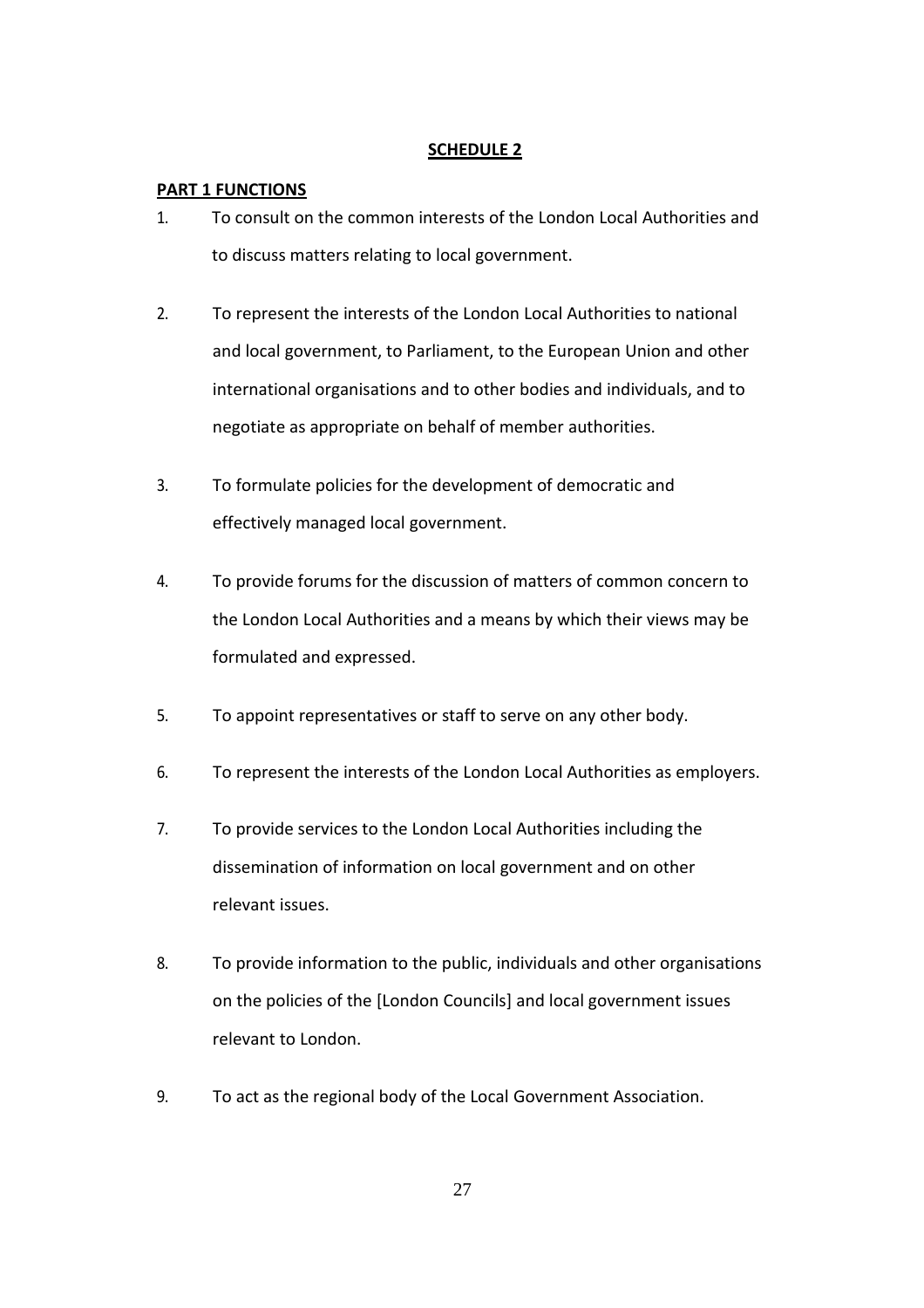#### **PART 2: FUNCTIONS**

#### **Generally**

- 1. To act for, and on behalf of, London Local Authorities in their role as employers, through the provision and development of a range of services including in particular:
	- i. Advice on the application and interpretation of national and provincial agreements covering administrative, professional, technical and clerical employees; manual employees, craft employees; and other local government employees;
	- ii. Advice on best practice in the conduct of employment relations and personnel procedures;
	- iii. Policy advice on development and training matters;
	- iv. Advice and information across the range of development and training activities;
	- v. The organisation and delivery of regional and individual local authority training courses/seminars and similar activities;
	- vi Research and information on human resources, development and funding;
	- vii. Advice on health, safety and welfare matters;
	- viii. To represent the view of London local authorities on pay and conditions of service to the national negotiating bodies; and to advise London representatives on the same bodies.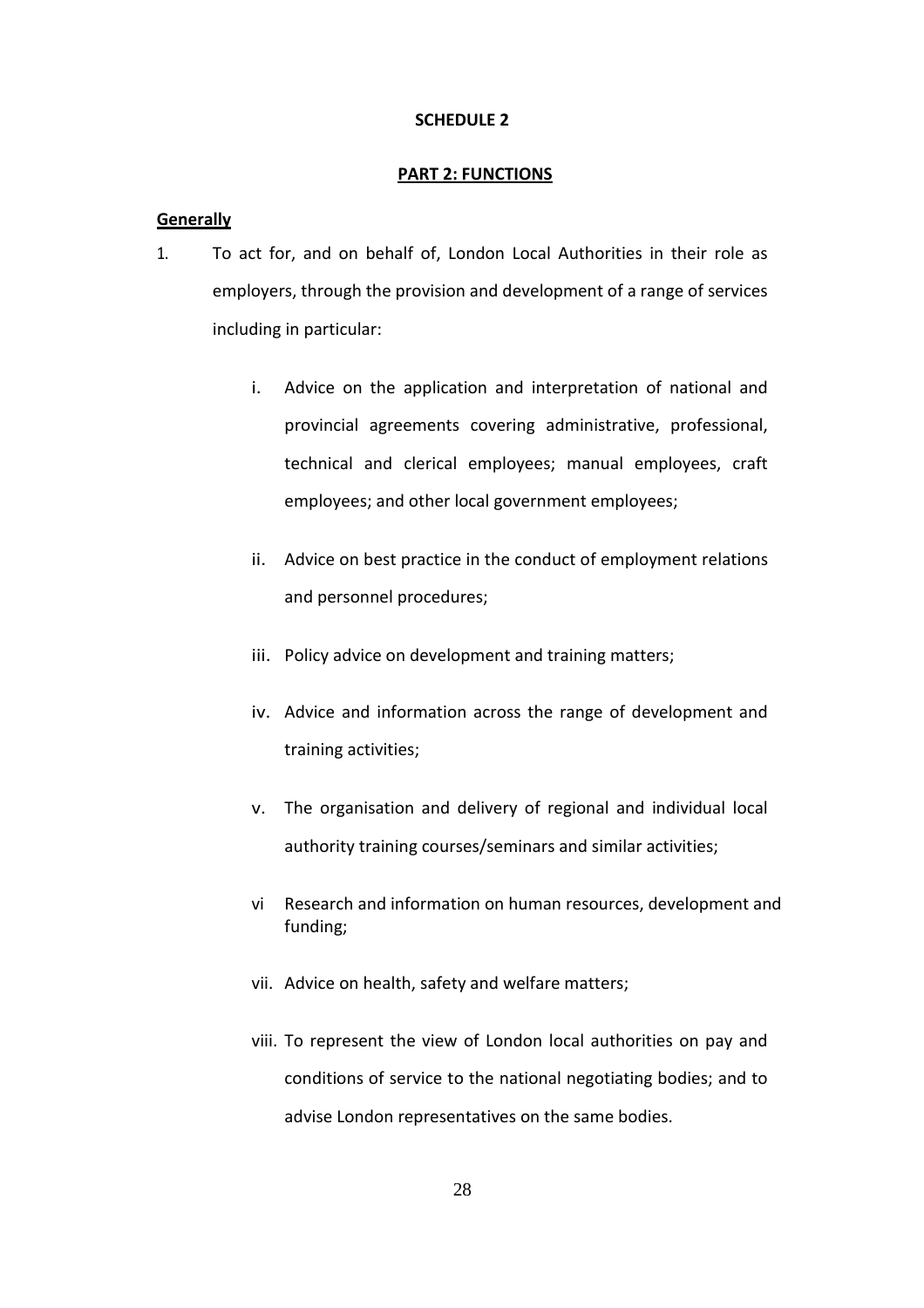- ix. To co-operate with The Improvement & Development Agency, The Employers' Organisation, local authority regional and provincial employer organisations, and other relevant local authority bodies;
- x. To provide professional advice to the employer's side of the Greater London Provincial Council and the Greater London Joint Negotiating Committee;
- xi. To provide a conciliation and arbitration role in the resolution of industrial relations disputes;
- xii. To exchange information and opinion with other organisations and to provide a human resource service to Associate and Subscriber Members and other contracted bodies.

#### **Specifically:**

- 1. To appoint members to represent [London Councils] on the Greater London Provincial Council in such numbers as are provided for in the constitutions of those joint bodies.
- 2. To secure, as far as it is possible, the largest possible measure of joint action, as between member authorities, for the consideration of pay and terms and conditions of service for those employees of member authorities falling within purview of the Greater London Provincial Council.
- 3. To represent the views of the Boroughs on pay and terms and conditions of service for employees to the national negotiating body.
- 4. To consider any other appropriate matters referred to it by constituent bodies relating to the terms and conditions of employment of employees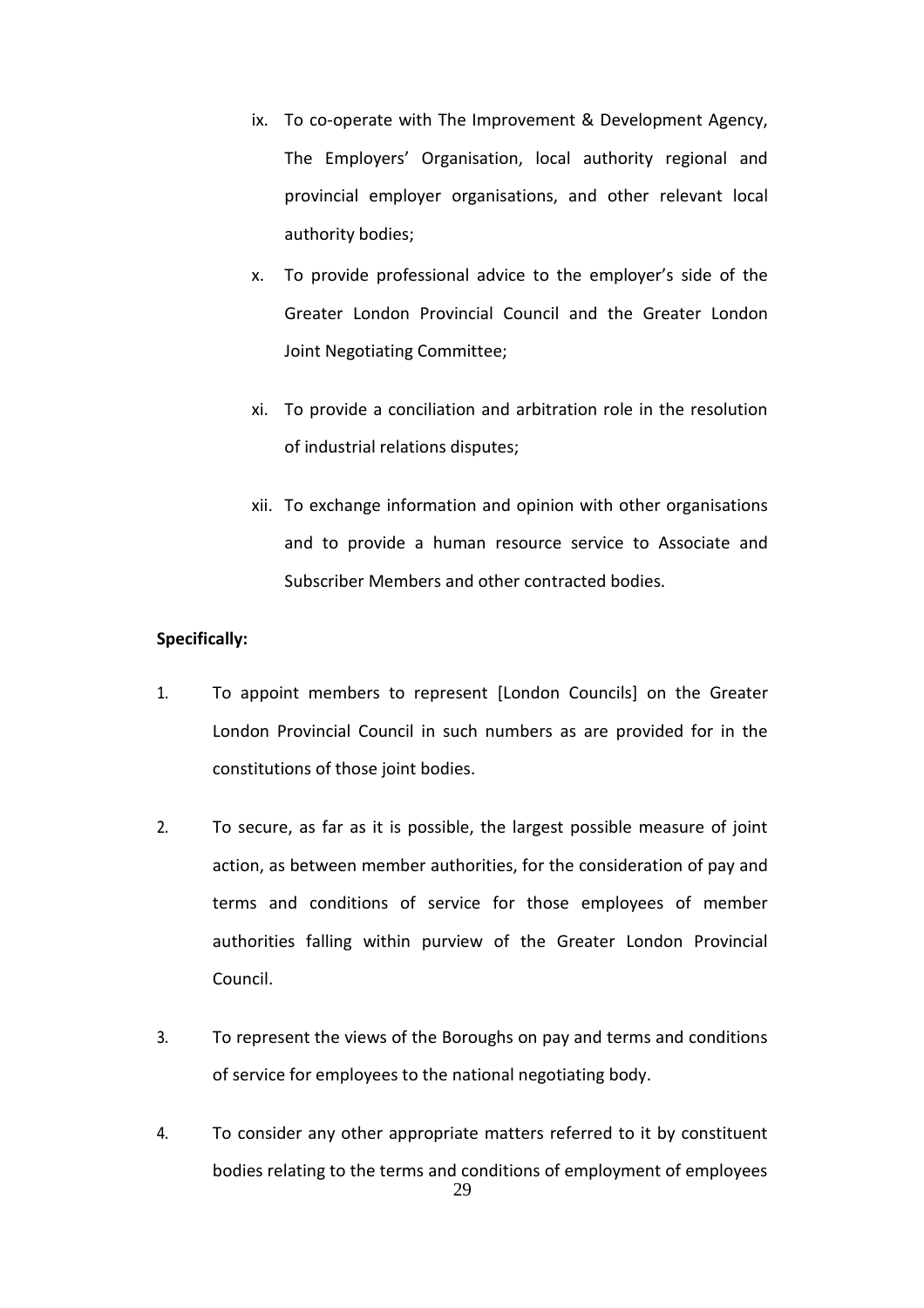in its scope.

5. To co-operate as appropriate with other Provincial Employers or other appropriate bodies in matters of common interest.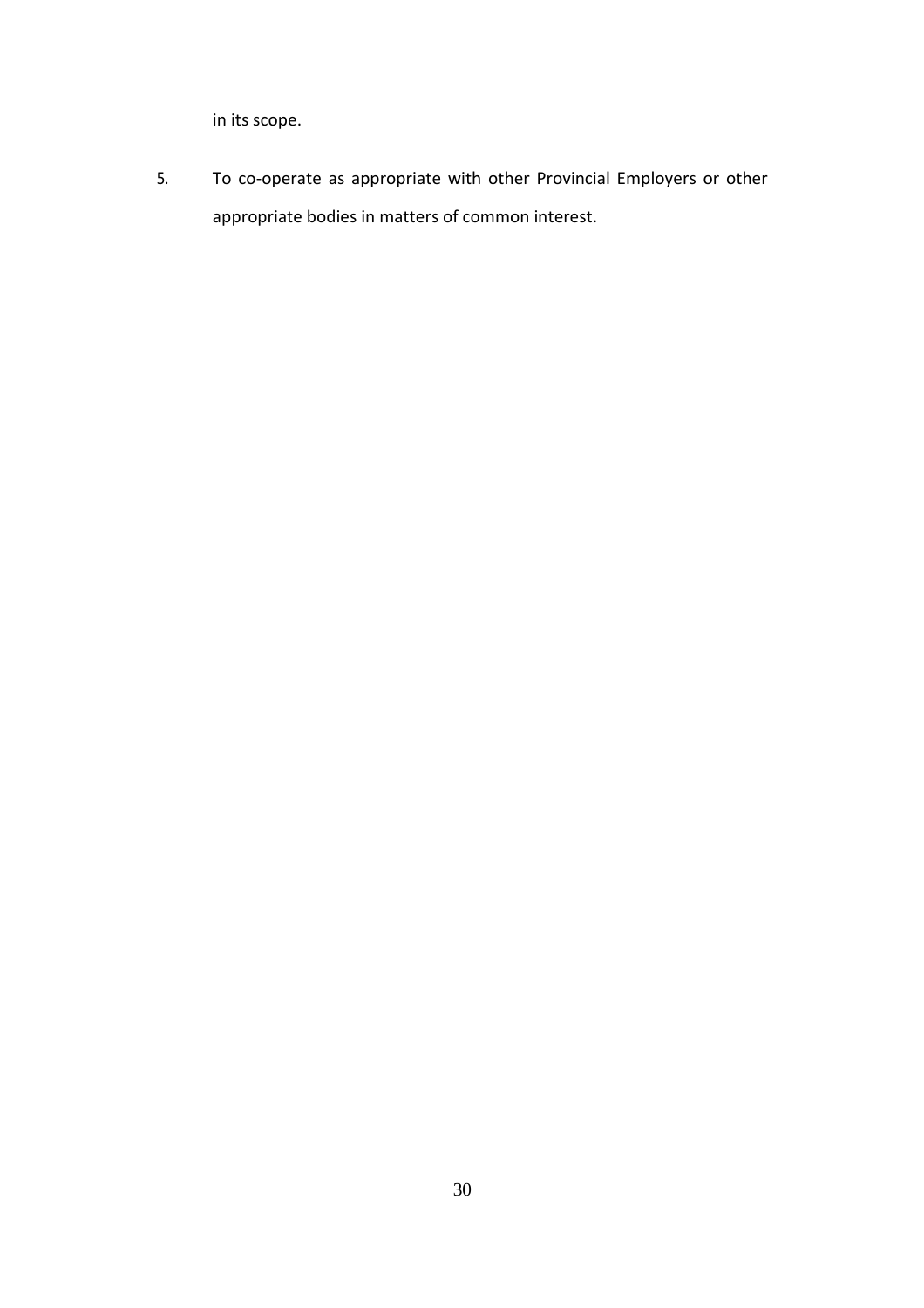#### **PART 3: GENERAL FUNCTIONS**

 $\overline{\phantom{a}}$ 

- 1. To do anything which is calculated to facilitate, or is conducive or incidental to, any of its functions under this Agreement and to discharge such other functions as can be lawfully discharged in accordance with [Clause 7.1] $41$  of this Agreement.
- 2. To employ such staff on such terms and conditions of employment as [London Councils] considers appropriate to discharge the functions set out in Schedules 2 and 3, the functions discharged by the associated committees of [London Councils] and any further functions which are delegated to [London Councils] or a Sectoral joint committee by all or any of the London Local Authorities; to accept such staff on secondment from any of the London Local Authorities for any of these purposes as [London Councils] considers appropriate and to procure accommodation for the purposes of this Agreement.
- 3. To enter into contracts for goods, works and services in relation to any aspect of the functions hereunder or such other functions as [London Councils] can lawfully discharge and to enter into service level agreements with any of the London Local Authorities or any other body in relation thereto.
- 4. To implement, in respect of the functions delegated to [London Councils] $^{42}$  by the London Local Authorities hereunder, any duties or

 $41$  This paragraph incorrectly refers to Clause 1.1.4 which does not exist in this Agreement and is amended to correctly refer to Clause 7.1 which relates to the delegation of the exercise of further functions. It appears that when this schedule was copied over from the First Agreement, the reference to clause 1.1.4 wasn't updated to reference the equivalent clause in this Agreement.

 $42$  This joint committee approved the change of name from ALG to London Councils on 12 September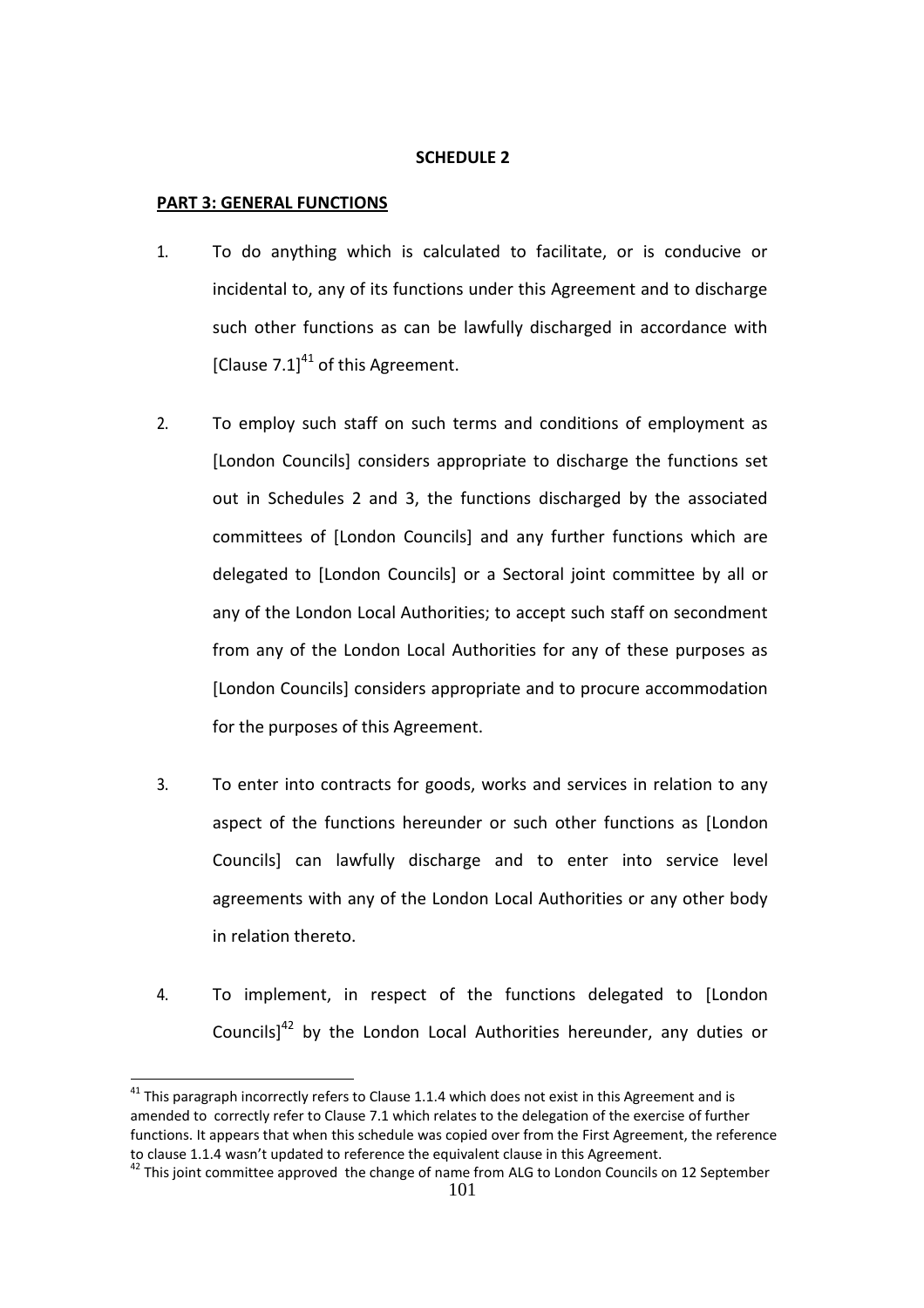powers arising under the Best Value regime under the Local Government Act 1999.

PROVIDED THAT in discharging the Functions, [London Councils] shall ensure that in all its activities, [London Councils] and all its committees, representatives, staff and advisers pay full regard to the promotion of equal opportunities for all regardless of colour, creed, disability, gender, race or sexual orientation.

 $\overline{\phantom{a}}$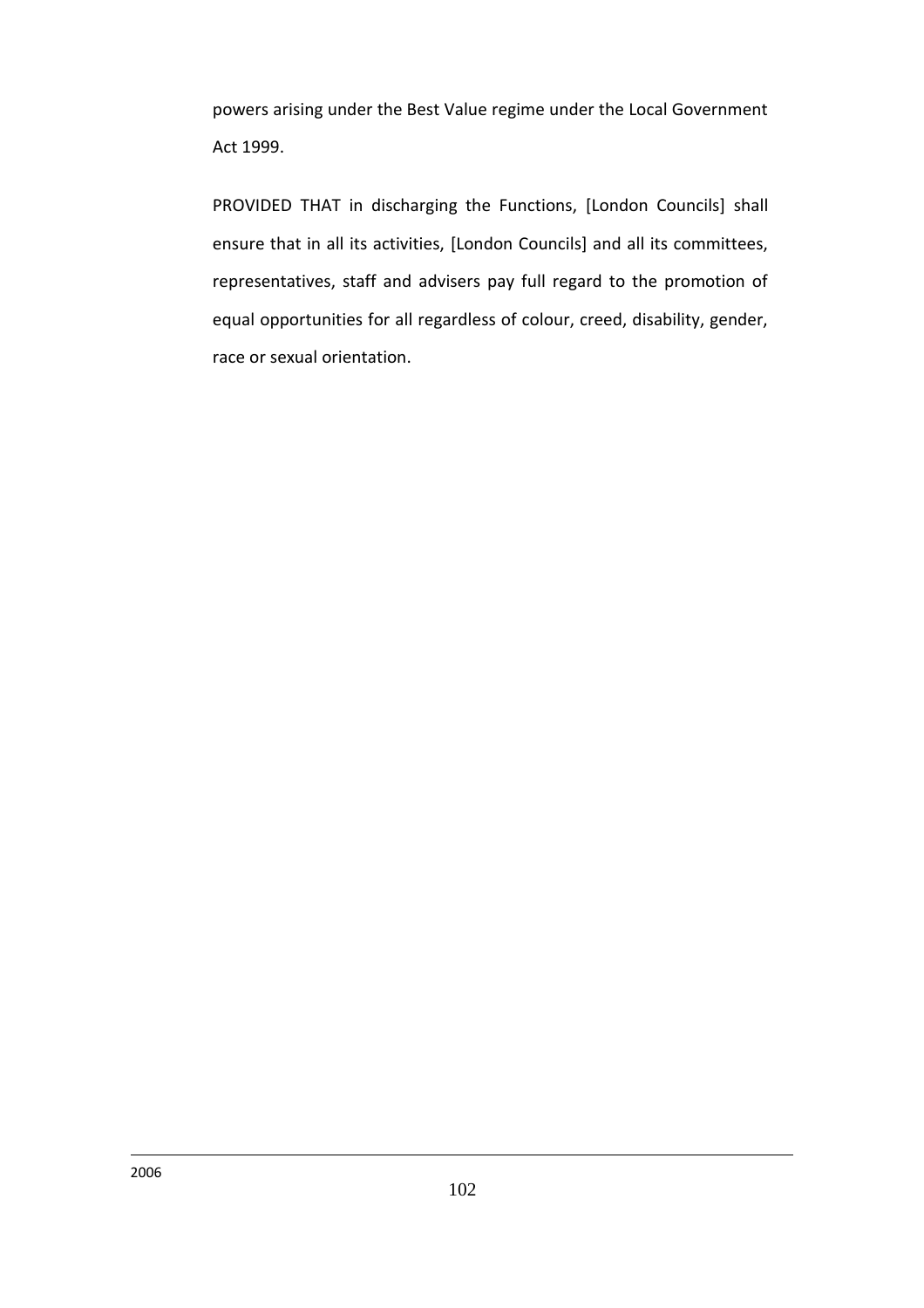## $\left[ ... \right]^{43}$

## **SCHEDULE 4**

#### **LEAD AUTHORIT Y FUNCTIONS**

1. To procure or provide such professional advice including but not

limited to financial, IT, legal, surveying and personnel as [London

Councils] may require for the due and proper execution of its duties

2. To provide or procure accommodation for the purposes of [London

- 2. The Committee shall also be concerned with the housing functions of councils generally and the housing activities of other housing agencies where it is to the benefit of the Constituent Councils in undertaking their statutory housing functions.
- 3. The activities of the Committee shall include:
	- (a) provision, organisation and co-ordination of housing publicity and information on issues relevant to member authorities;
	- (b) research and analysis on housing matters;
	- (c) evaluation and analysis on housing policy and service issues;
	- (d) other appropriate activities consistent with or contributing to the housing duties and functions of the Constituent Councils.
- 4. To carry out for and on behalf of Constituent Councils or other appropriate bodies or to assist Constituent Councils or other appropriate bodies to carry out investigations into and the collection of information relating to the housing functions of the Constituent Councils and the housing activities of other appropriate bodies.
- 5. To make for and on behalf of Constituent Councils or to assist in making arrangements for such information and the results of such investigations to be made available to Constituent Councils, other local authorities, any government department, other appropriate bodies or the public.
- 6. To assist the Constituent Councils in giving publicity to their functions and the amenities and/or advantages of and entitlements affecting their area individually and/or collectively.

To provide professional administrative and technical assistance to the Constituent Councils or other appropriate bodies in the preparation and implementation of specific projects proposed to be undertaken by one or more such Councils or other appropriate bodies.]

 $\overline{a}$  $43$  Terminated under clause 13.2.1 following the dissolution of the London Housing Unit Committee with effect from 31 March 2008 in accordance with the decision of the Executive on 29 September 2006 to integrate the LHUC services into the core London Councils (Leaders' Committee) services, the unanimous agreement of the LHUC members on 13 November 2007 to dissolve the LHUC and London Councils (Leaders' Committee) decision on 11 December 2007 to reduce the notice period for termination. [Deleted: **LONDON HOUSING UNIT COMMITTEE FUNCTIONS**

<sup>1.</sup> The Committee shall be concerned with the statutory powers and duties (hereinafter referred to as "functions") of Constituent Councils and the housing activities of other agencies, primarily to assist Constituent Councils to discharge their statutory housing functions.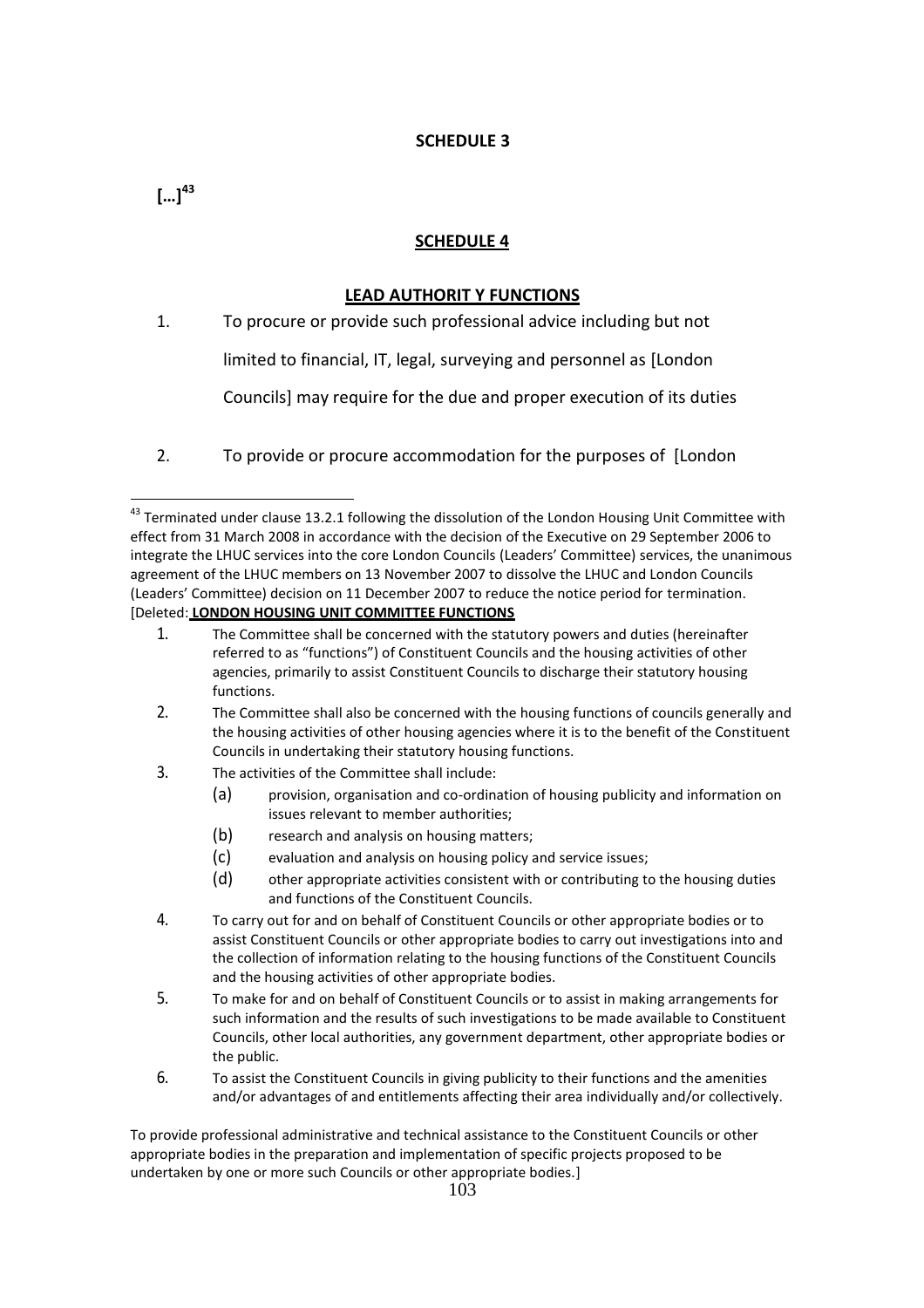Councils]

- 3. To employ staff to undertake any [London Councils] function and/or to provide payroll facilities and access to pension arrangements for staff employed by [London Councils]
- 4. To negotiate and execute contracts in respect of goods, works, services and property transactions on behalf of the [London Councils] on request
- 5. To institute and defend in its own name any court proceedings on behalf of [London Councils] on request
- 6. Such other functions as may be agreed by [London Councils]

## **Schedule 5**

 $\left[ ... \right]^{44}$ 

 $\overline{a}$ 

## **SCHEDULE 6**

## **STANDING ORDERS**

**[http://www.londoncouncils.gov.uk/who-we-are/about](http://www.londoncouncils.gov.uk/who-we-are/about-us/governance/constitutional-information)[us/governance/constitutional-information](http://www.londoncouncils.gov.uk/who-we-are/about-us/governance/constitutional-information)**

**] 45**

<sup>&</sup>lt;sup>44</sup> The Grants Scheme is set out in Schedule 2 of the Third Agreement. Note further amendments to the scheme were approved by London Councils (Leaders' Committee) on 15 July 2014 [Previous schedule wording deleted]

<sup>45</sup> The Standing Orders have been amended a number of times since 2001. The current version was approved by London Councils (Leaders' Committee) on 15 July 2014 and includes amendments approved by London Councils (Leaders' Committee) on 2 June 2015.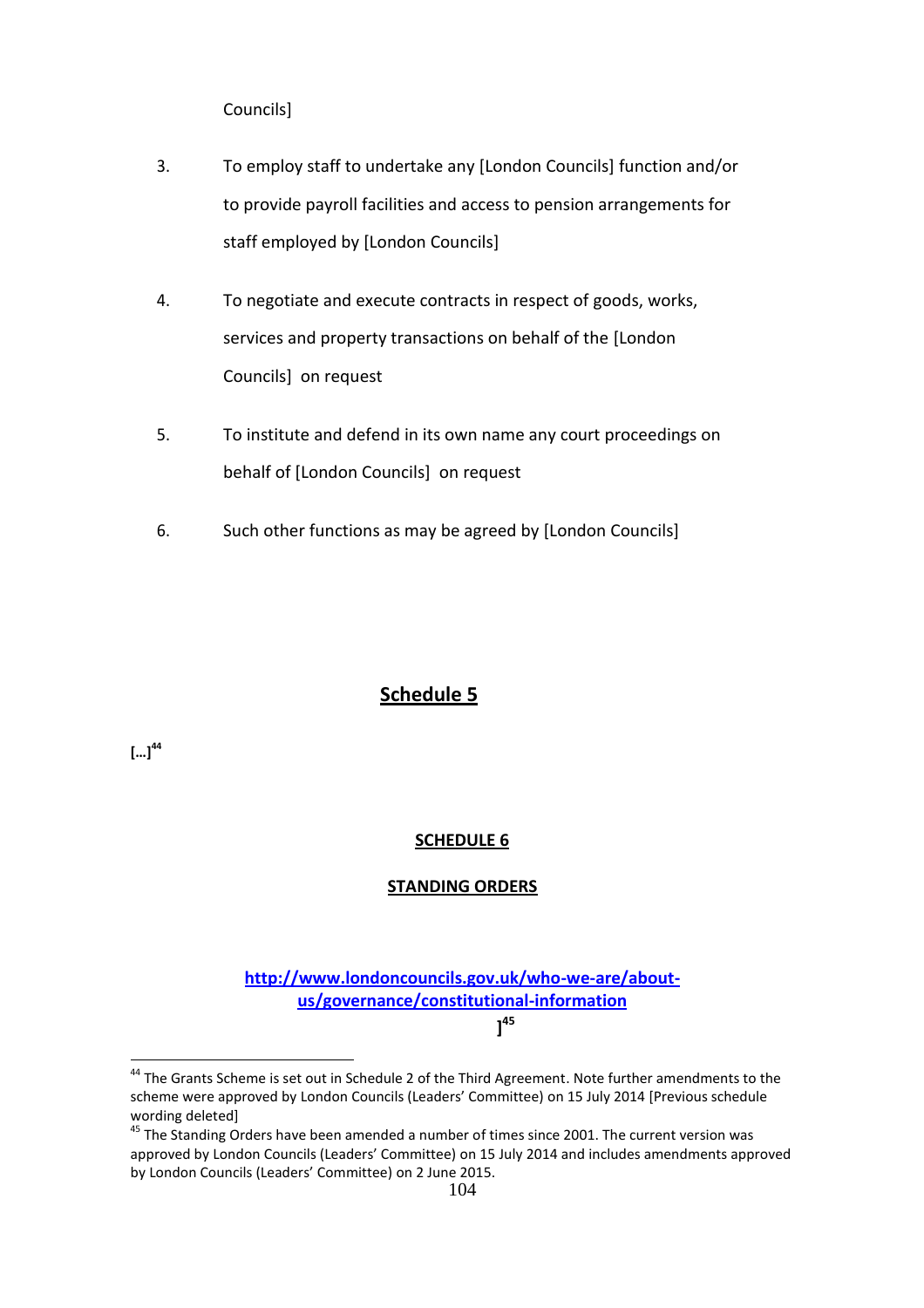## **[FINANCIAL REGULATIONS] 46**

**[http://www.londoncouncils.gov.uk/who-we-are/about](http://www.londoncouncils.gov.uk/who-we-are/about-us/governance/constitutional-information)[us/governance/constitutional-information](http://www.londoncouncils.gov.uk/who-we-are/about-us/governance/constitutional-information)**

 $^{46}$  The Financial Regulations have been reviewed a number of times. This schedule includes the latest revisions approved by the London Councils (Leaders' Committee) on 2 June 2015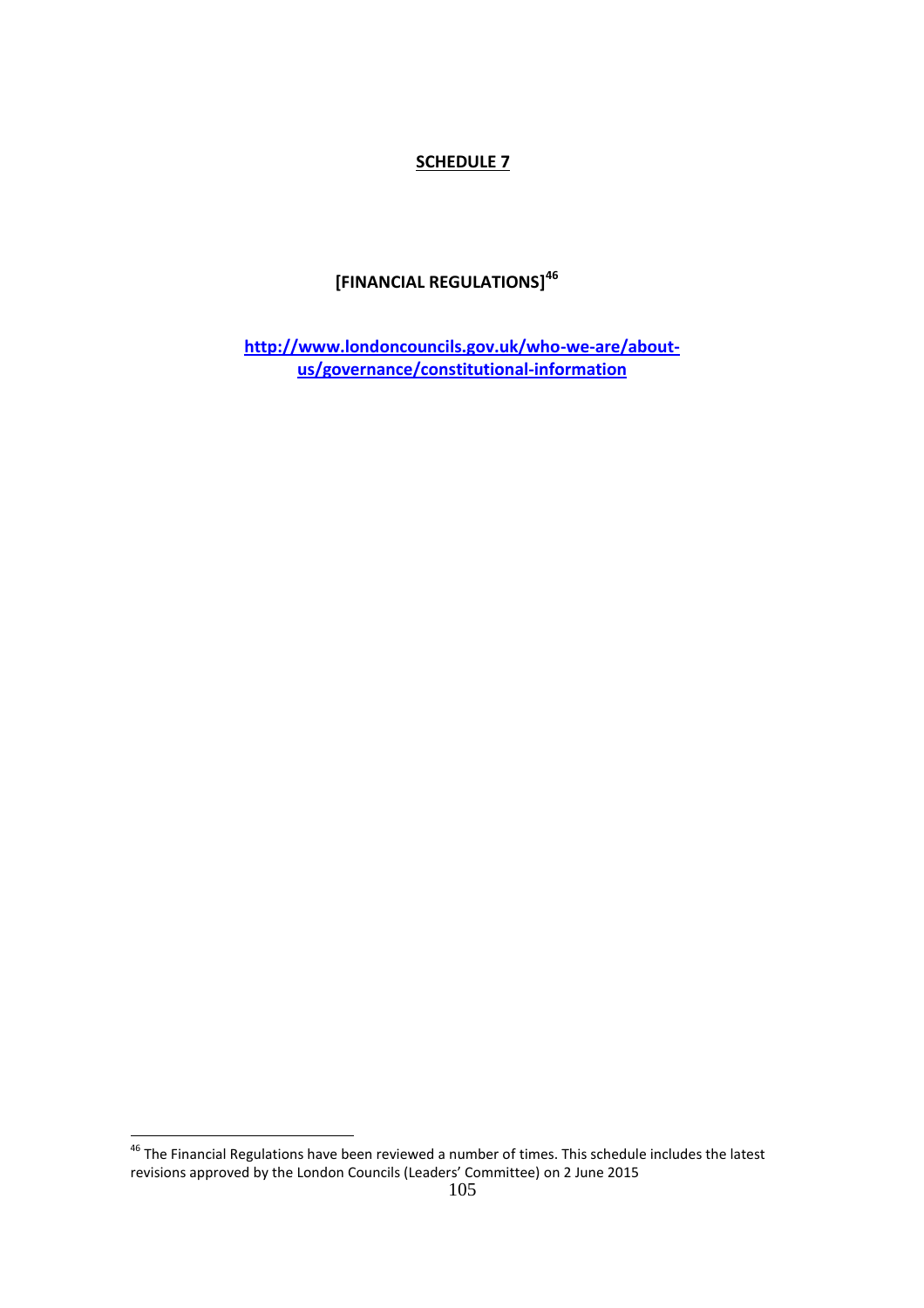#### **COSTS AND EXPENSES**

#### 1. **General:**

- 1.1 [London Councils] shall establish and maintain separate accounts for each of the groups of functions set out in Parts  $1 - 3$  of Schedule 2 [...]<sup>47</sup> and Schedule 5 [the Common Council of the City of London  $j^{48}$ ) and any other functions delegated to [London Councils] or any Sectoral joint committee. [London Councils] and the Finance Officer shall have regard at all times to the principle underlying this Agreement of separation and ring-fencing of funding streams and costs of functions.
- 1.2 Subject to paragraph 2 below, the costs and expenses of the groups of functions set out in Parts 1 and 2 of Schedule 2 and Schedule 3 shall be borne by the London Local Authorities which subscribe to each of those groups of functions on the same basis as that on which they were allocated prior to the Commencement Date i.e. in equal shares, and any change in such allocation shall require the consent of all the London Local Authorities which subscribe to each of those groups of functions.
- 1.3 Subject to paragraph 2 below, the costs and expenses of the functions set out in Part 3 of Schedule 2 shall be borne by the London Local Authorities in such proportions as [London Councils] shall reasonably determine relates directly to the discharge of those functions, having

<sup>&</sup>lt;sup>47</sup> Terminated under clause 13.2.1 following the dissolution of the London Housing Unit Committee with effect from 31 March 2008 in accordance with the decision of the Executive on 29 September 2006 to integrate the LHUC services into the core London Councils (Leaders' Committee) services, the unanimous agreement of the LHUC members on 13 November 2007 to dissolve the LHUC and London Councils (Leaders' Committee) decision on 11 December 2007 to reduce the notice period for termination. [Deleted: , Schedule 3]

<sup>&</sup>lt;sup>48</sup> Note, with reference to the Third Agreement, the Common Council of the City of London agreed to act as designated council with effect from 1<sup>st</sup> April 2004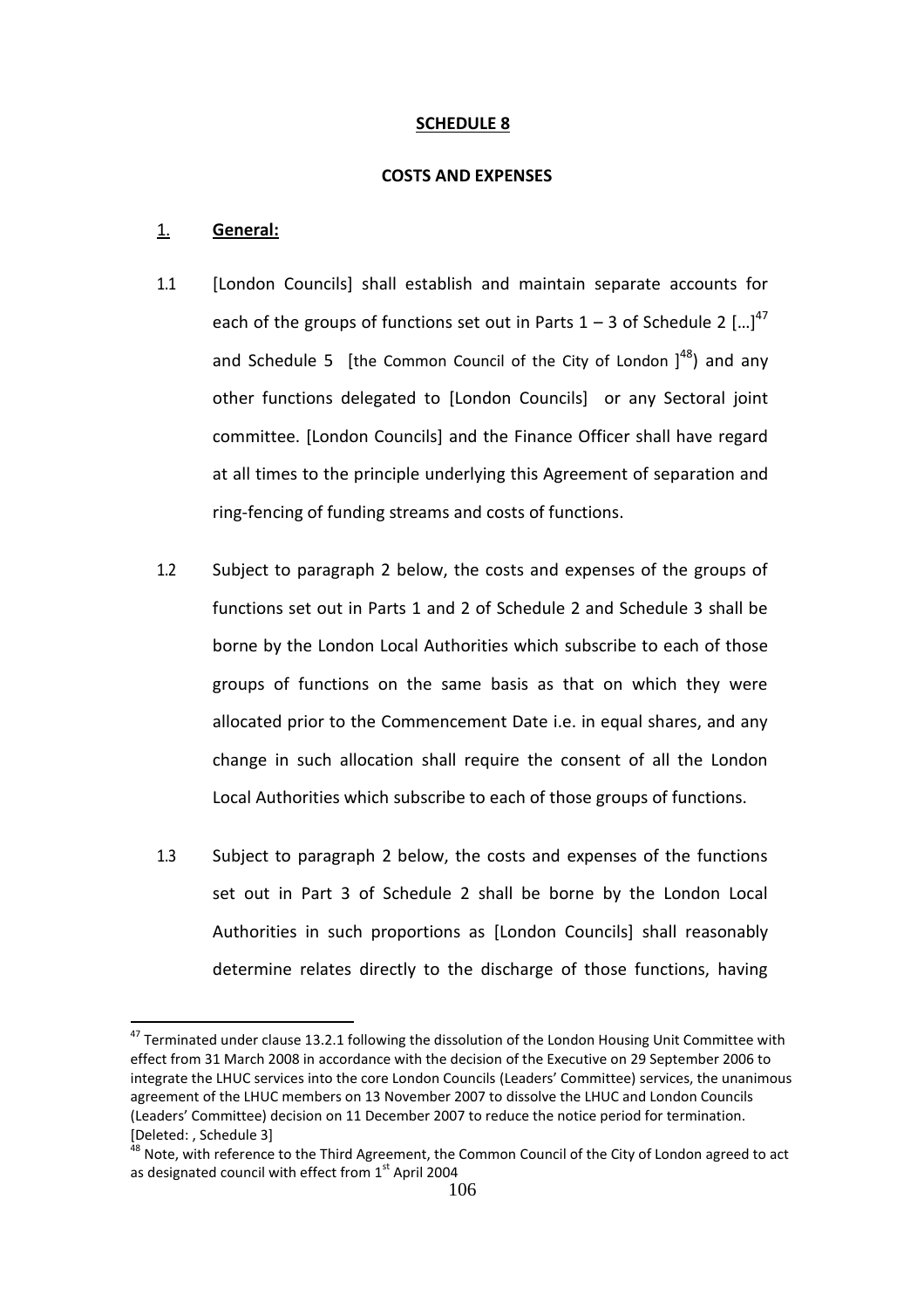regard to paragraph 1.1 above.

- 1.4 The allocation of costs and expenses in respect of any further functions which may be delegated to [London Councils] by all or any of the London Local Authorities shall be as agreed between [London Councils] and such Authorities
- 1.5 Subject to paragraph 2 below, the contributions of the constituent councils to the designated council in respect of grants made to eligible voluntary organisations under the [Grants Scheme]<sup>49</sup>, the designated council function and any Lead Borough functions carried out by the designated council shall be in accordance with Section 48(3) Local Government Act 1985, i.e. in proportion to the populations of their respective areas
- 1.6 Subject to paragraph 2 below, the contributions of the Participating Councils in the [LCTEC] Agreement shall be in accordance with Parts 1 - 4 of Schedule 6 of that Agreement

# 2. **Increases or Decreases in staffing , administration and accommodation costs**

2.1 Any net increases in overheads including staffing, administration, accommodation costs (including fitting-out) and all reasonably related costs which result from the formation of [London Councils] and the delegation of the functions set out herein to [London Councils] which in [London Councils'] reasonable opinion and that of the Finance Officer are not directly attributable to the discharge of the functions or an improvement in the service received by a particular function as a result of the formation of [London Councils] shall be borne by an increase in

 $49$  Substituted by the Third Agreement. Note further amendments to the scheme were approved by London Councils (Leaders' Committee) on 15 July 2014